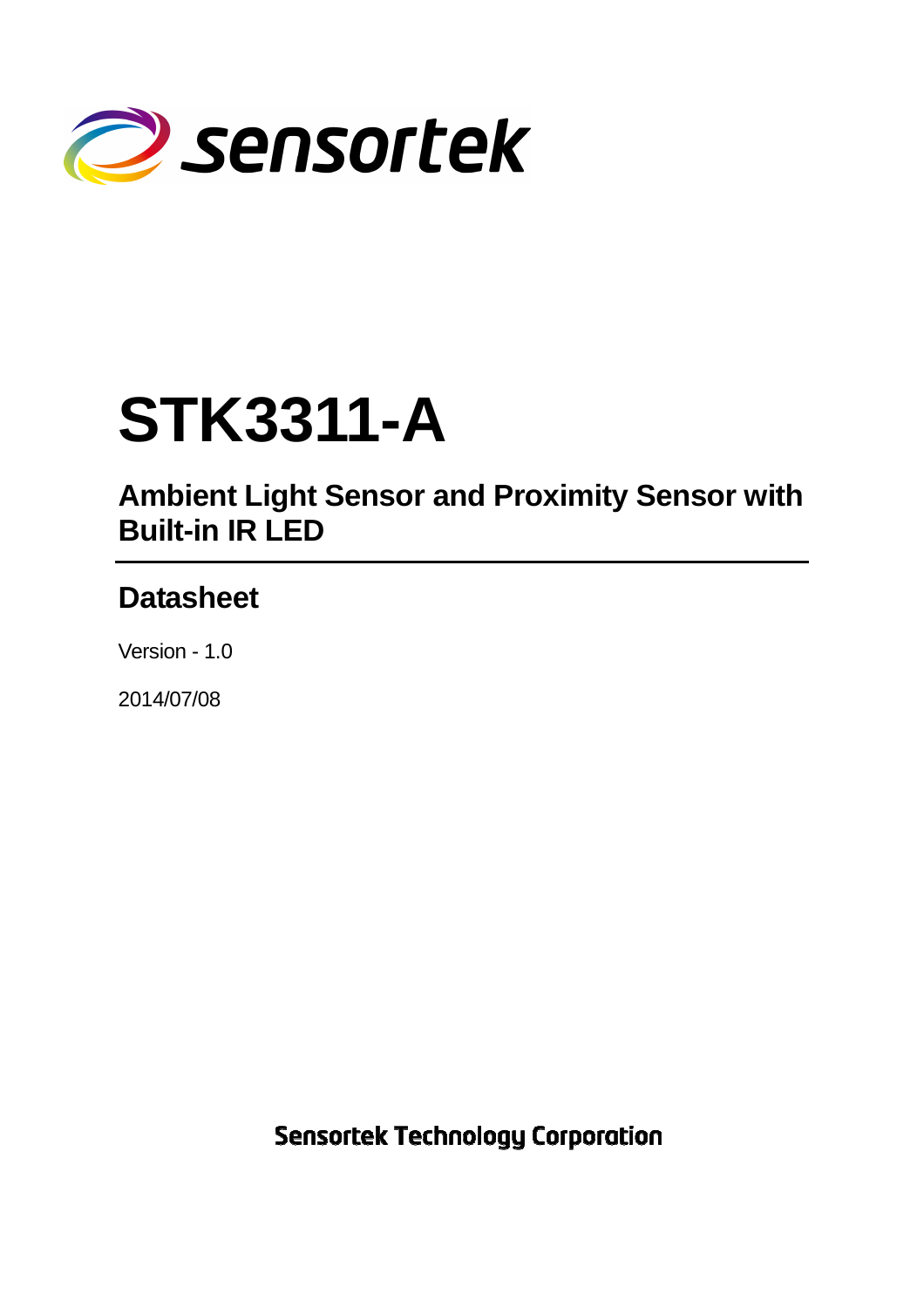

# **1. OVERVIEW**

#### **Description**

The STK3311-A is an integrated ambient and infrared light to digital converter with a built-in IR LED and I2C interface. This device provides not only ambient light sensing to allow robust backlight/display brightness control but also infrared sensing to allow proximity estimation featured with interrupt function.

For ambient light sensing, the STK3311-A incorporates a photodiode, timing controller and ADC in a single chip. The excellent spectral response is designed to be closeto human eye. The STK3311-A is suitable for detecting a wide range of light intensity environment. The maximum detecting light intensity is 1.7K Lux when using default setting.

For proximity sensing, the STK3311-A also incorporates a photodiode, timing controller and ADC in the same chip. The spectral response of STK3311-A is optimized for wavelength 940nm infrared light. The STK3311-A provides programmable duty setting to drive IR LED and employs a noise cancellation scheme to highly reject unwanted ambient IR noise.

The proximity sensor is optimized so that the black card at 0-cm can be detected. Please contact with sensortek for further application solution.

The STK3311-A has excellent temperature compensation, robust on-chip refresh rate setting without external components. Software shutdown mode control is provided for power saving application. The STK3311-A operating voltage range is 1.7V to 3.6V.

#### **Feature**

 Integrated ambient light sensor, proximity sensor and infrared LED in one package.

#### **Proximity Sensor**

- 16 bits resolution for proximity detection
- Built-in LED driver with flexible setting
	- LED turn-on time : 16 steps IT x 64 duty cycle options
		- LED current : 12.5 / 25 / 50 / 100 mA
- Flexible interrupt setting
	- Several interrupt modes meet application requirements.
	- Flag modes are included.
	- Interrupt persistence : 1 / 4 times
- Low noise design
- Ambient IR noise cancellation
- Immunity to 50Hz/60Hz fluorescent light flicker
- 940nm LED for STK3311-A.

#### **Ambient Light Sensor**

- **•** Convert ambient light intensity to 16-bit digital data format
- 3rd generation ambient light sensor which closes to human-eye response and suppress IR portion
	- Read the Illuminance directly; unlike conventional solution calculated from two diodes' data
- Flexible digital settings
- Integration time : 0.2ms~6400ms
- Flexible interrupt setting
	- Interrupt while out-of- window
	- Persistence : 1 / 4 times
- Maximum detecting ambient light intensity : 1.7 K Lux when using default setting.
- IR sensing mode

#### **General**

- Fully digital control with I2C interface
	- $1.7 \sim 3.6$ V I2C interface
- Low power design
- Standby mode
	- Wait mode
- Time-multiplexing for sensing
- $V_{DD}$  wide operation voltage : 1.7~3.6V
- Excellent temperature compensation: -40 to 85°C
- Package: 3.94x2.36x1.35(mm)
- Lead-free package (RoHS compliant)

#### **Applications**

Mobile Phone, Smart-phone, PDA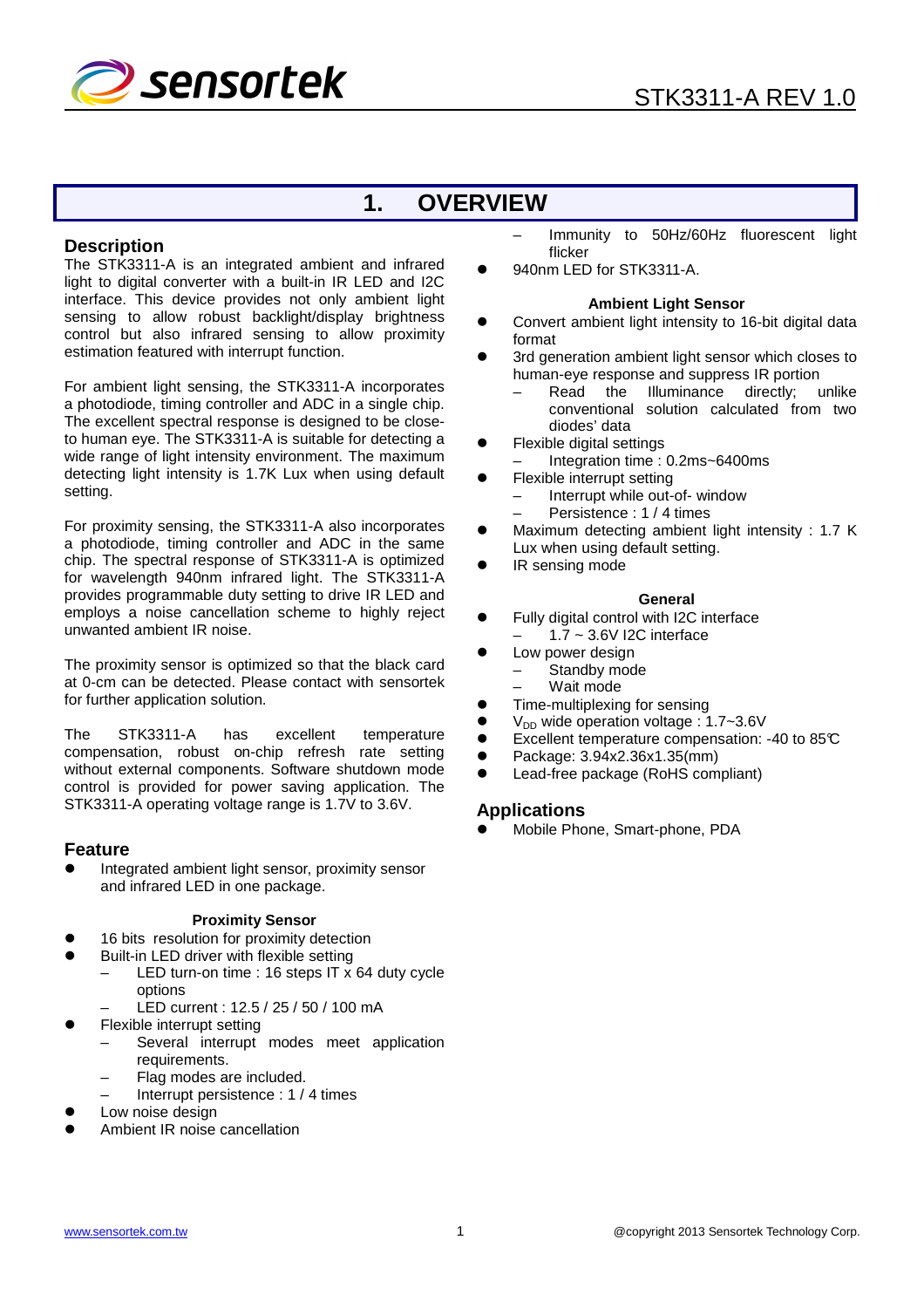

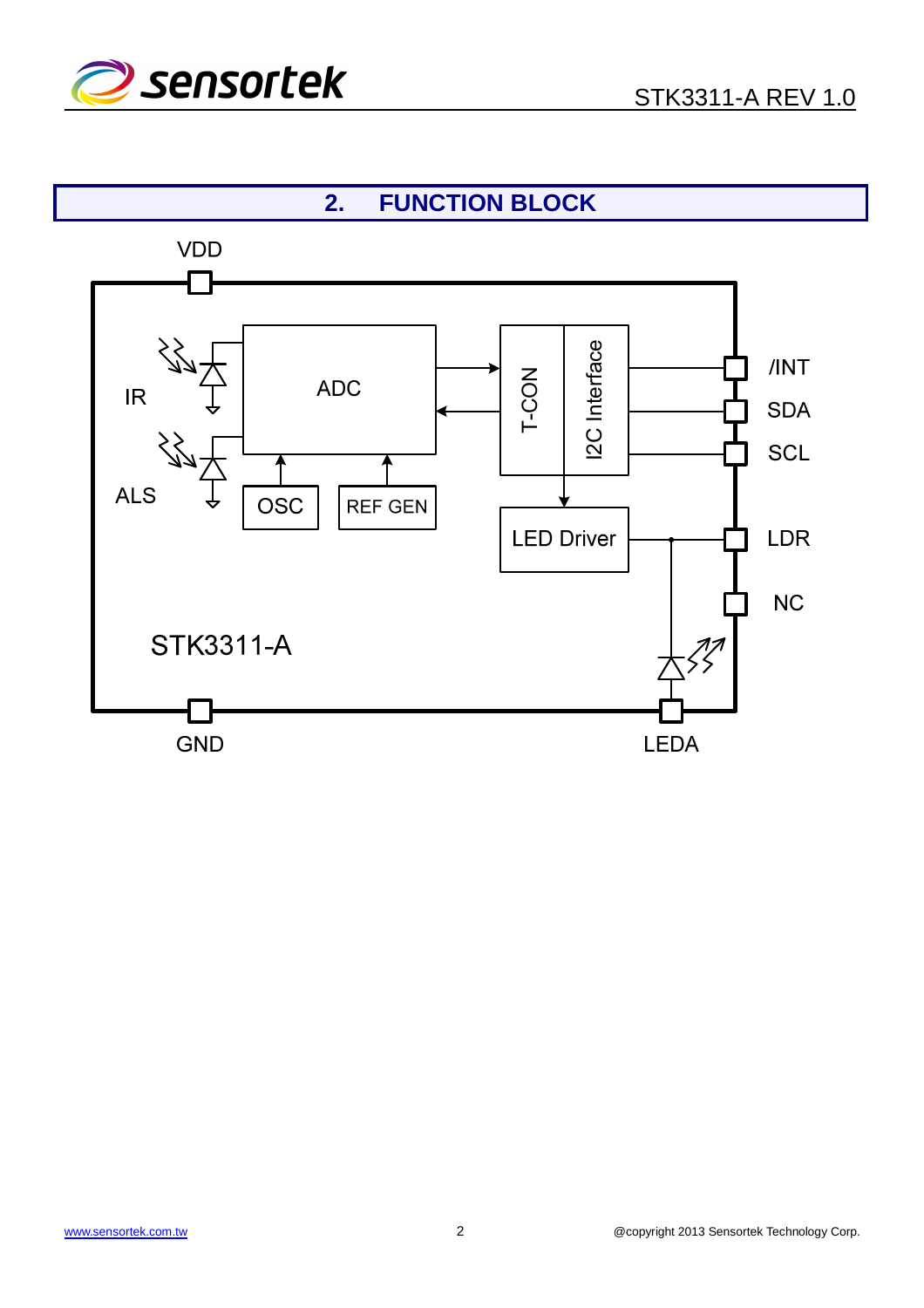

# **3. PINOUT DIAGRAM**



Top View

# **4. PIN DESCRIPTION**

| Pin No.        | <b>Pin Name</b> | Dir.       | <b>Pin Function</b>                                                                                                                                                     |
|----------------|-----------------|------------|-------------------------------------------------------------------------------------------------------------------------------------------------------------------------|
|                | <b>SDA</b>      | B          | I2C serial data line. (Open Drain)                                                                                                                                      |
| $\overline{2}$ | /INT            | $\circ$    | Interrupt pin, LO for interrupt alarming. (Open Drain)                                                                                                                  |
| 3              | <b>LDR</b>      |            | IR LED driver pin connecting to the cathode of the external IR LED.<br>The sink current of the IR LED driver can be programmed through I2C or the external<br>resistor. |
| 4              | NC.             |            | No Connect.                                                                                                                                                             |
| 5              | <b>LEDA</b>     |            | Anode of the embedded IR LED, connect to power.                                                                                                                         |
| 6              | <b>GND</b>      | <b>GND</b> | Ground. The thermal pad is also connected to the GND pin.                                                                                                               |
| 7              | <b>SCL</b>      |            | I2C serial clock line.                                                                                                                                                  |
| 8              | <b>VDD</b>      | <b>PWR</b> | Power supply: 1.7V to 3.6V.                                                                                                                                             |

Direction denotation:

|       | Output | חוחר | Ground              |
|-------|--------|------|---------------------|
|       | Input  |      | <b>Bi-direction</b> |
| D\\/R | Power  | NC.  | Not Connect         |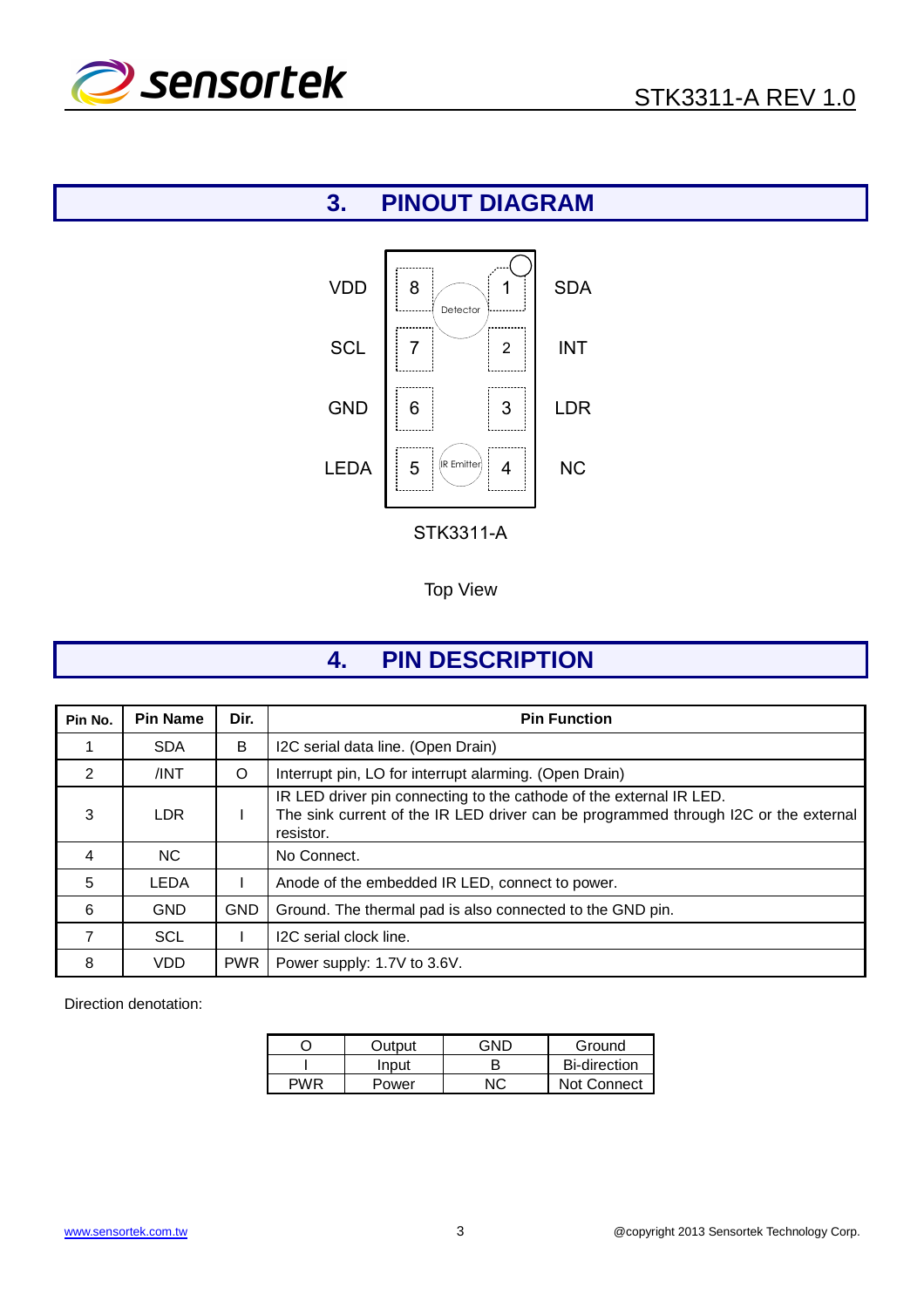

# **5. ELECTRICAL SPECIFICATIONS**

#### **Absolute Maximum Ratings**

| Symbol       | Parameter              | Min.   | Typ. | Max. | Unit |
|--------------|------------------------|--------|------|------|------|
| <b>VDD</b>   | Supply voltage         | $-0.3$ |      | 3.8  |      |
| <b>VLEDA</b> | Voltage of LED's anode | $-0.3$ |      | 4.7  |      |
| <b>VLDR</b>  | Voltage of LDR         |        |      | 3.8  |      |
| Ta           | Operation temperature  | -40    |      | 85   | °€   |
| Ts           | Storage temperature    | -40    |      | 85   | °C   |

NOTE: All voltages are measured with respect to GND

#### **Recommended Operating Conditions**

| Symbol            | <b>Parameter</b>       | Min. | Typ. | Max. | Unit       |
|-------------------|------------------------|------|------|------|------------|
| <b>VDD</b>        | Supply voltage         | 1.7  |      | 3.6  |            |
| V <sub>LEDA</sub> | Voltage of LED's anode | 2.4  |      | 4.6  |            |
| $f_{I2C}$         | Clock frequency of I2C |      |      | 400  | <b>KHz</b> |
| Ta                | Operation temperature  | -40  |      | 85   | °C         |

NOTE: All voltages are measured with respect to GND

| Symbol     | <b>Parameter</b>                   | Max.           | Unit |
|------------|------------------------------------|----------------|------|
|            |                                    | $2$ (HBM)      | k٧   |
| <b>ESD</b> | Electrostatic discharge protection | 200 (MM)       |      |
|            |                                    | 100 (Latch Up) | mA   |

NOTE: All voltages are measured with respect to GND

# 5.1 **Electrical and Optical Characteristics**

### **VDD = VLED = 2.8V, under room temperature 25°C (unl ess otherwise noted)**

| Symbol                       | <b>Parameter</b>                    | <b>Condition</b>    | Min.                 | Typ. | Max.                     | Unit   |
|------------------------------|-------------------------------------|---------------------|----------------------|------|--------------------------|--------|
|                              | <b>Operation Characteristics</b>    |                     |                      |      |                          |        |
| $I_{ALS}$                    | ALS only supply current             | Note1,2             |                      | 90   |                          | μA     |
| l <sub>PS</sub>              | PS only supply current              | Note1,2             |                      | 100  |                          | μA     |
| <b>I</b> WAIT                | Supply current at wait state        | Note1,2             |                      | 29   |                          | μA     |
| I <sub>SD</sub>              | Shutdown current                    | Note1,2             |                      | 0.2  |                          | μA     |
| V <sub>IH</sub>              | Logic high, I2C                     | Note <sub>6</sub>   | 1.3                  |      | <b>VDD</b>               | V      |
| $V_{IL}$                     | Logic low, I2C                      | Note7               |                      |      | 0.4                      | V      |
|                              |                                     |                     |                      |      |                          |        |
| <b>ALS Characteristics</b>   |                                     |                     |                      |      |                          |        |
| $\lambda$ p <sub>1</sub>     | Peak sensitivity wavelength for ALS |                     |                      | 550  |                          | nm     |
| <b>ALSFSCNT</b>              | Full scale ALS counts               |                     |                      |      | 65535                    | counts |
| $\mathsf{ALS}_\mathsf{DARK}$ | ALS dark offset                     | Note $2,3,4$        |                      | 0    | 3                        | counts |
| $ALS_{SENSE}$                | ALS sensing tolerance               | Note <sub>2,3</sub> |                      |      | $+10$                    | %      |
|                              | Detecting intensity for ALS         | Note <sub>2,3</sub> | 0.027<br>$(1$ count) |      | 1.769K<br>(65535 counts) | Lux    |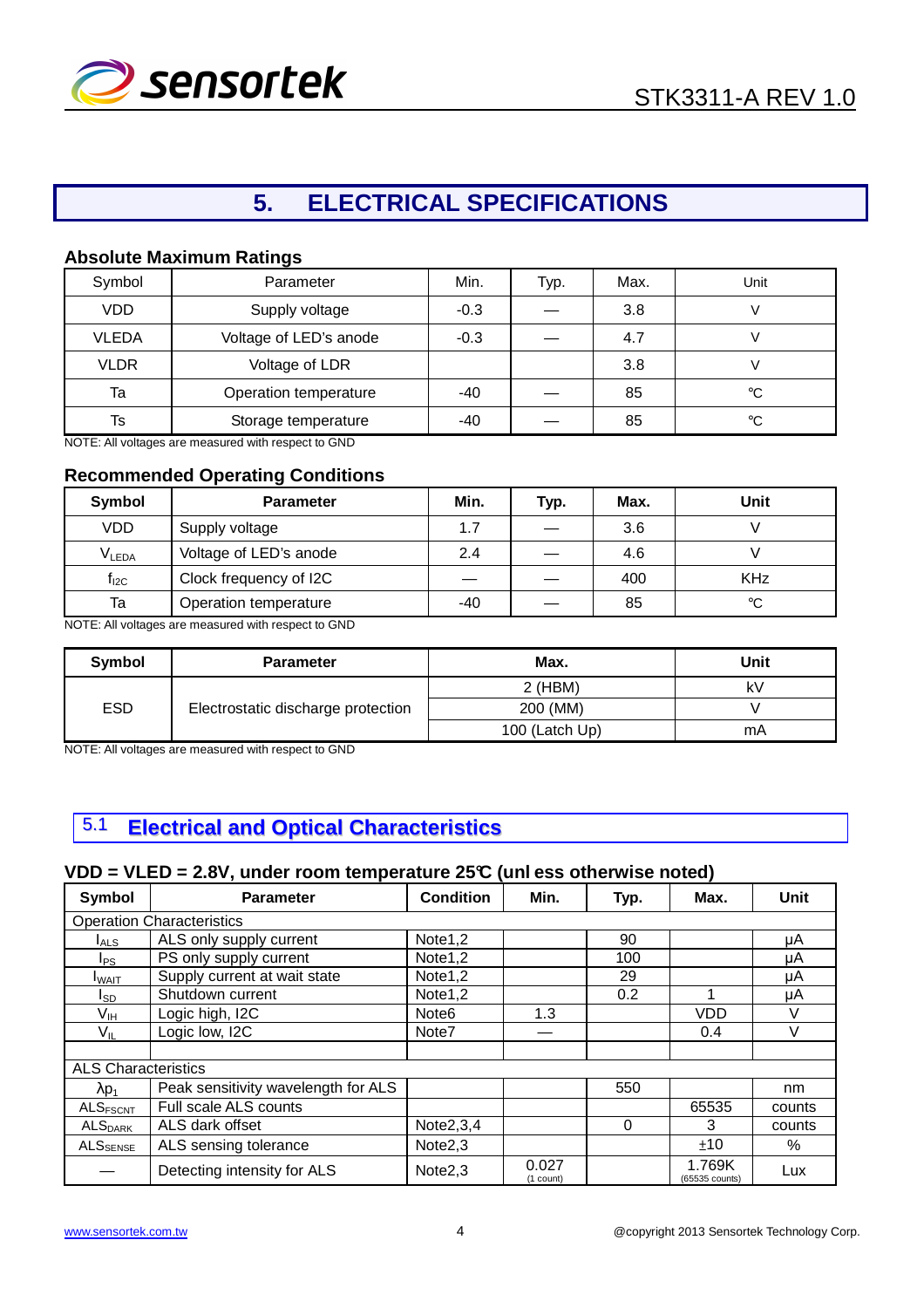

| <b>Proximity Characteristics</b> |                                             |                                    |     |      |       |        |  |  |  |
|----------------------------------|---------------------------------------------|------------------------------------|-----|------|-------|--------|--|--|--|
| $\lambda p_2$                    | High sensitivity wavelength range<br>for PS |                                    | 800 |      | 1000  | nm     |  |  |  |
| PS <sub>FSCNT</sub>              | Full scale PS counts                        |                                    |     |      | 65535 | counts |  |  |  |
| PS <sub>count</sub>              | PS counts                                   | Note <sub>2</sub> ,8               | 504 | 560  | 616   | counts |  |  |  |
|                                  |                                             | IRDR_LED[1:0]<br>Note <sub>5</sub> |     |      |       |        |  |  |  |
|                                  | <b>LED sink current</b>                     | 00                                 |     | 12.5 |       | mA     |  |  |  |
| $ILED_{SINK}$                    |                                             | 01                                 |     | 25   |       | mA     |  |  |  |
|                                  |                                             | 10                                 |     | 50   |       | mA     |  |  |  |
|                                  |                                             | 11                                 |     | 100  |       | mA     |  |  |  |
| LED <sub>DUTY</sub>              | LED duty adjust steps                       |                                    |     |      | 64    | steps  |  |  |  |

Note 1 : No LED operation.

Note 2 : GAIN\_ALS[1:0] = 2'b11, .IT\_ALS[3:0] = 4'b1001, GAIN\_PS[1:0] = 2'b11, .IT\_PS[3:0] = 4'b0001.

Note 3 : White LED parallel light source.

Note  $4 \div E_{\text{ambient}} = 0$  Lux.

Note 5 : The voltage of LDR pin is fixed at 1V.

Note 6 : I2C logical high voltage level is specified as worst-case condition when all of the recommended operation supply voltages (VDD) are taken into consideration. The logical high level is different when different supply voltage is applied.

Note 7 : I2C logical low voltage level is specified as worst-case condition when all of the recommended operation supply voltages (VDD) are taken into consideration. The logical low level is different when different supply voltage is applied.

Note 8 : 18% gray card as reflector @ 30mm distance and no glass or apertures above the module.

# 5.2 **Timing Chart**

#### **Characteristics of the SDA and SCL I/O**

| Symbol             | <b>Parameter</b>                                                                               |          | <b>Standard Mode</b> | <b>Fast Mode</b> | Unit |            |
|--------------------|------------------------------------------------------------------------------------------------|----------|----------------------|------------------|------|------------|
|                    |                                                                                                | Min.     | Max.                 | Min.             | Max. |            |
| $f_{SCLK}$         | <b>SCL clock frequency</b>                                                                     | 10       | 100                  | 10               | 400  | <b>KHz</b> |
| $t_{\text{HDSTA}}$ | Hold time after (repeated) start condition. After<br>this period, the first clock is generated | 4.0      |                      | 0.6              |      | μs         |
| $t_{LOW}$          | LOW period of the SCL clock                                                                    | 4.7      |                      | 1.3              |      | μs         |
| $t_{HIGH}$         | HIGH period of the SCL clock                                                                   | 4.0      |                      | 0.6              |      | μs         |
| t <sub>SUSTA</sub> | Set-up time for a repeated START condition                                                     | 4.7      |                      | 0.6              |      | μs         |
| <b>t</b> HDDAT     | Data hold time                                                                                 | $\Omega$ |                      | 0                |      | ns         |
| t <sub>SUDAT</sub> | Data set-up time                                                                               | 250      |                      | 100              |      | ns         |
|                    | Rise time of both SDA and SCL signals                                                          |          | 1000                 |                  | 300  | ns         |
| t,                 | Fall time of both SDA and SCL signals                                                          |          | 300                  |                  | 300  | ns         |
| t <sub>susto</sub> | Set-up time for STOP condition                                                                 | 4.0      |                      | 0.6              |      | μs         |
| $t_{\text{BUF}}$   | Bus free time between a STOP and START<br>condition                                            | 4.7      |                      | 1.3              |      | μs         |

Note 1:  $f_{SCLK}$  is the  $(t_{SCLK})^{-1}$ .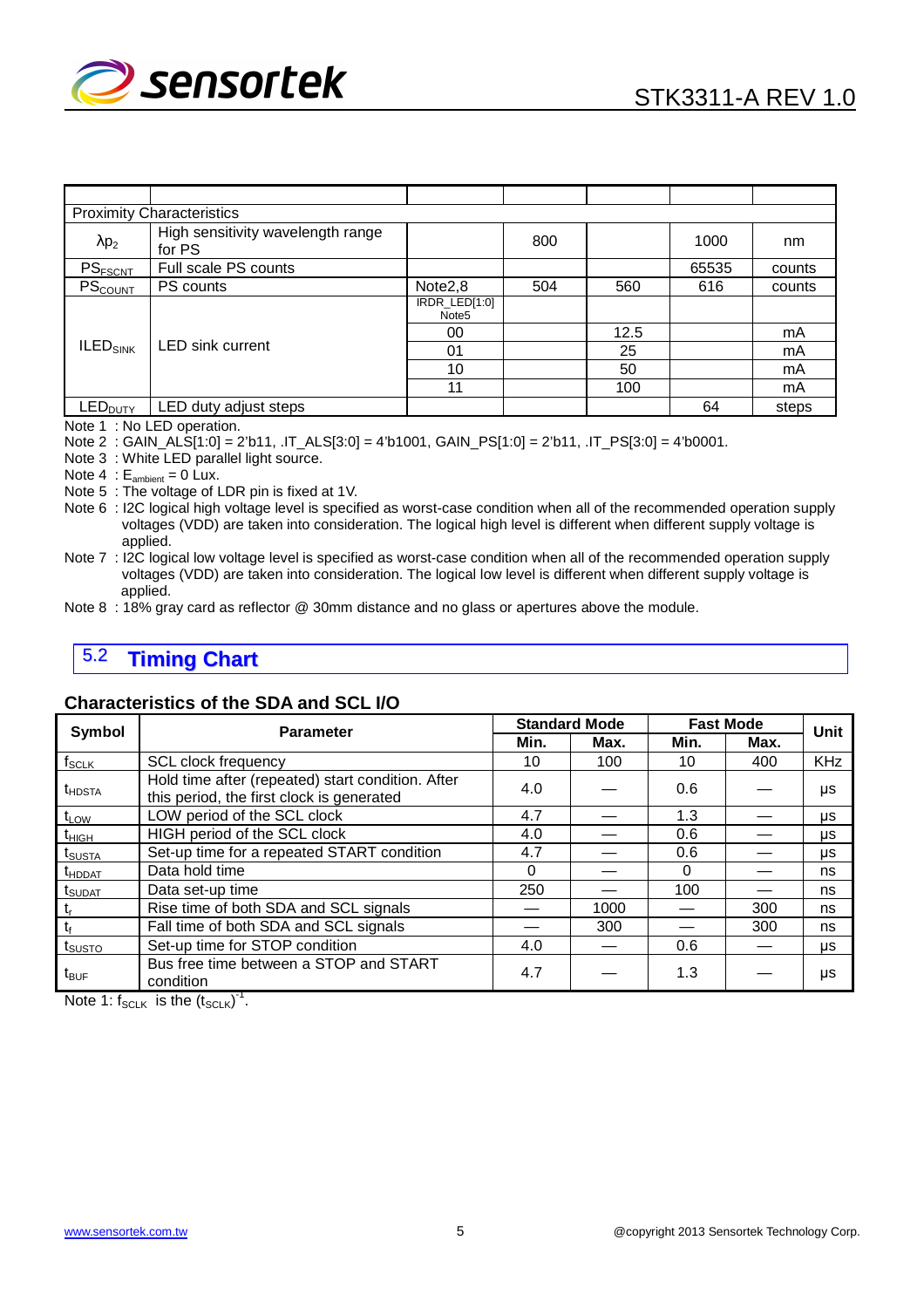

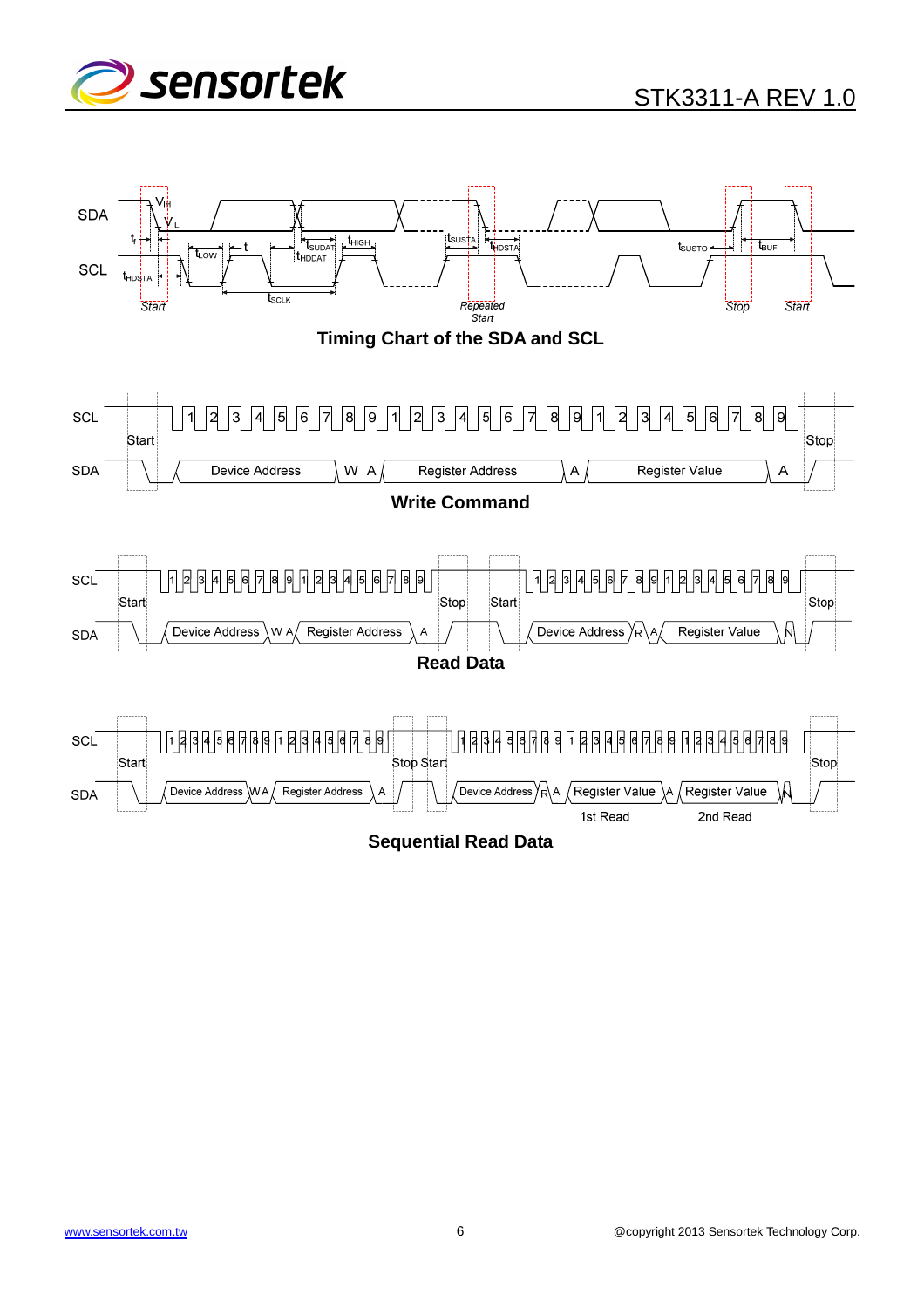

# **6. PRINPICLE OF OPERATION**

#### **Digital Interface**

STK3311-A contains eight-bit registers accessed via the I2C bus. All operations can be controlled by the command register. The simple command structure makes user easy to program the operation setting and latch the output data from STK3311-A. Section 6.2 Timing chart displays the STK3311-A I2C command format for reading and writing operation between host and STK3311-A.

### 6.1 **General Operations**

#### **Slave Address**

STK3311-A provides fixed I2C slave address of 0x48 using 7 bit addressing protocol.

| <b>Slave Address</b>      | <b>R/W Command Bit</b> | <b>OPERATION</b>           |
|---------------------------|------------------------|----------------------------|
| 0x48                      |                        | Write Command to STK3311-A |
| (followed by the R/W bit) |                        | Read Data form STK3311-A   |

#### **Function Description**

There are 19 registers available in the STK3311-A. Their functions are summarized in the following table.

|                 |                      |                      |                                              |                       |               | <b>BIT</b>       |                |                      |              |                |
|-----------------|----------------------|----------------------|----------------------------------------------|-----------------------|---------------|------------------|----------------|----------------------|--------------|----------------|
| <b>ADDR</b>     | <b>REG NAME</b>      | $\overline{7}$       | 6                                            | 5                     | 4             | 3                | $\overline{2}$ | 1                    | $\bf{0}$     | <b>Default</b> |
| 00h             | <b>STATE</b>         | EN_IRS               | EN_AK                                        | EN_ASO                | EN_IRO        |                  | EN WAIT        | EN_ALS               | EN_PS        | 00h            |
| 01h             | <b>PSCTRL</b>        |                      | PRS_PS[1:0]<br>GAIN_PS[1:0]<br>IT_PS[3:0]    |                       |               |                  |                |                      | 31h          |                |
| 02 <sub>h</sub> | <b>ALSCTRL</b>       |                      | GAIN_ALS[1:0]<br>PRS_ALS[1:0]<br>IT_ALS[3:0] |                       |               |                  |                | 39h                  |              |                |
| 03h             | <b>LEDCTRL</b>       | IRDR_LED[1:0]        |                                              |                       |               |                  | DT_LED[5:0]    |                      |              | <b>FFh</b>     |
| 04h             | <b>INT</b>           | INT_CTRL             | INT_OUI<br>INT_ALS<br>INT_PS[2:0]            |                       |               |                  |                | 00h                  |              |                |
| 05h             | <b>WAIT</b>          |                      |                                              |                       |               | <b>WAIT[7:0]</b> |                |                      |              | 00h            |
| 06h             | THDH1_PS             |                      |                                              |                       |               | THDH_PS[15:8]    |                |                      |              | <b>FFh</b>     |
| 07h             | THDH <sub>2</sub> PS |                      |                                              |                       |               | THDH_PS[7:0]     |                |                      |              | <b>FFh</b>     |
| 08h             | THDL1_PS             |                      |                                              |                       |               | THDL_PS[15:8]    |                |                      |              | 00h            |
| 09h             | THDL2_PS             |                      | THDL_PS[7:0]                                 |                       |               |                  |                |                      | 00h          |                |
| 0Ah             | THDH1_ALS            |                      | THDH_ALS[15:8]                               |                       |               |                  |                |                      | <b>FFh</b>   |                |
| 0Bh             | THDH2_ALS            |                      | THDH_ALS[7:0]                                |                       |               |                  |                |                      | <b>FFh</b>   |                |
| 0Ch             | THDL1_ALS            |                      | THDL_ALS[15:8]                               |                       |               |                  |                |                      | 00h          |                |
| 0Dh             | THDL2_ALS            |                      |                                              |                       |               | THDL_ALS[7:0]    |                |                      |              | 00h            |
| <b>10h</b>      | <b>FLAG</b>          | FLG_AL<br><b>SDR</b> | FLG_PS<br><b>DR</b>                          | FLG_ALS<br><b>INT</b> | FLG_PSI<br>NT |                  | FLG_OUI        | FLG_IR<br><b>RDY</b> | FLG_NF       | 01h            |
| 11h             | DATA1_PS             |                      |                                              |                       |               | DATA_PS[15:8]    |                |                      |              | 00h            |
| 12 <sub>h</sub> | DATA2_PS             |                      |                                              |                       |               | DATA_PS[7:0]     |                |                      |              | 00h            |
| 13h             | DATA1_ALS            |                      |                                              |                       |               | DATA_ALS[15:8]   |                |                      |              | 00h            |
| 14 <sub>h</sub> | DATA2_ALS            |                      | DATA_ALS[7:0]                                |                       |               |                  |                |                      | 00h          |                |
| 15 <sub>h</sub> | DATA1_OFFSET         |                      | DATA_OFFSET[15:8]                            |                       |               |                  |                |                      | 00h          |                |
| 16h             | <b>DATA2 OFFSET</b>  |                      | DATA_OFFSET[7:0]                             |                       |               |                  |                |                      | 00h          |                |
| 17 <sub>h</sub> | DATA1 IR             |                      | DATA_IR[15:8]                                |                       |               |                  |                | 00h                  |              |                |
| 18h             | DATA2_IR             | DATA_IR[7:0]         |                                              |                       |               |                  | 00h            |                      |              |                |
| 3Eh             | PDT ID               | $\mathbf 0$          | $\mathbf 0$                                  | $\mathbf 0$           | $\mathbf{1}$  | $\Omega$         | $\mathbf{1}$   | $\mathbf 0$          | $\mathbf{1}$ | 15h            |
| 3Fh             | Reserved             |                      |                                              |                       |               | Reserved         |                |                      |              |                |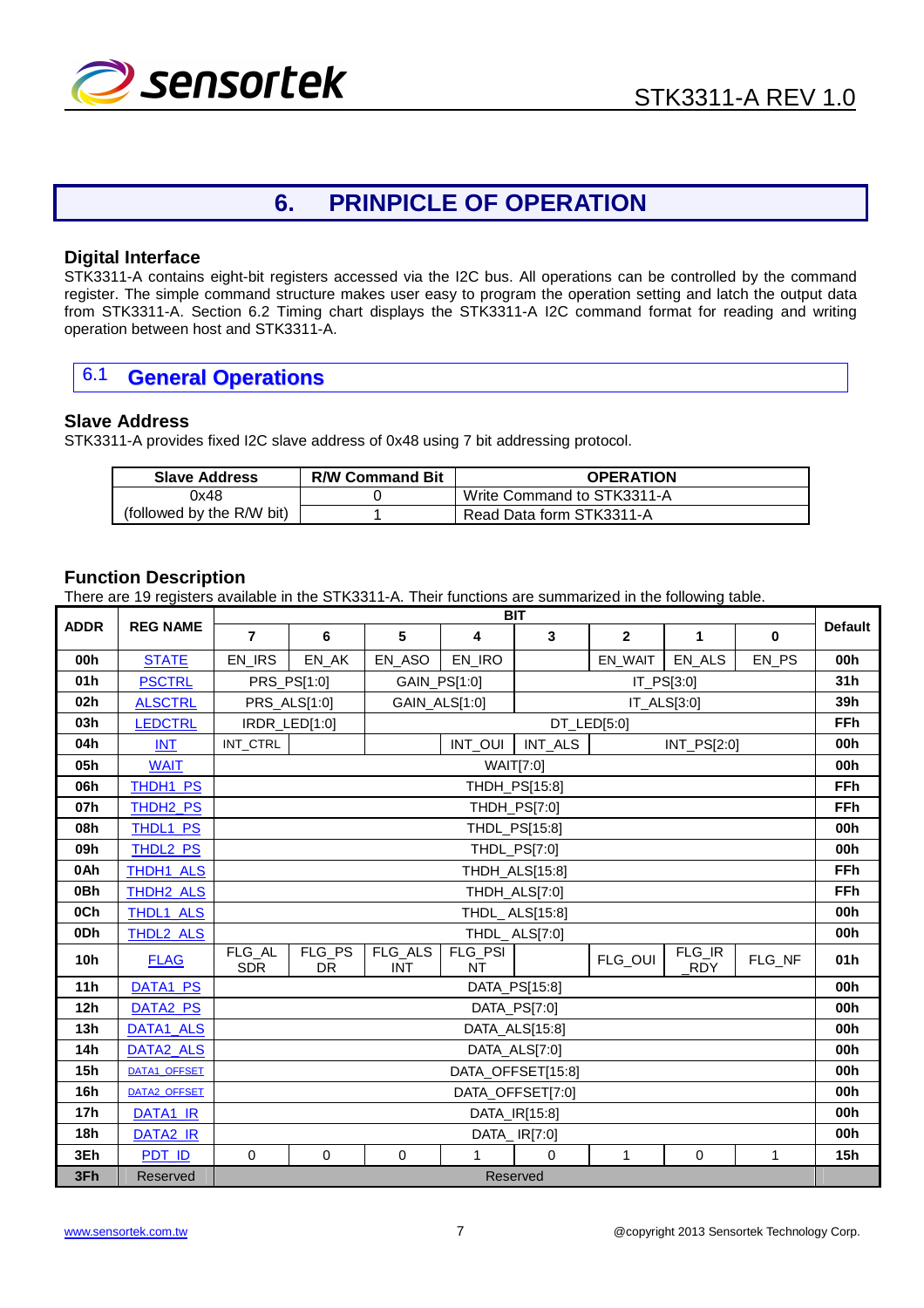

**80h | SOFT\_RESET | Write to soft reset** 

### **STATE Register (00h)**

1. EN\_PS ( Bit[0] ), EN\_ALS ( Bit[1] ), EN\_WAIT ( Bit[2] ) :

These bits are used to define what state for the device to be. The operation state flow will be stated later.

| <b>BIT [2:0]</b> | <b>Description</b>                    |  |  |  |  |
|------------------|---------------------------------------|--|--|--|--|
| 000              | Standby                               |  |  |  |  |
| 001              | No Wait Time, Disable ALS, Enable PS  |  |  |  |  |
| 010              | No Wait Time, Enable ALS, Disable PS  |  |  |  |  |
| 011              | No Wait Time, Enable ALS, Enable PS   |  |  |  |  |
| 100              | Not Applied                           |  |  |  |  |
| 101              | Set Wait Time, Disable ALS, Enable PS |  |  |  |  |
| 110              | Set Wait Time, Enable ALS, Disable PS |  |  |  |  |
| 111              | Set Wait Time, Enable ALS, Enable PS  |  |  |  |  |

#### 2. EN\_IRO ( Bit[4] ) :

To enable (1) / disable (0) Interrupt Run Once function while Interrupt Run Once will be stated in the later section.

3. EN\_ASO ( Bit[5] ) :

To enable (1) / disable (0) PS DATA stored in register 11h/12h is the result that ADC output subtract offset data stored in register 15h/16h. This is used to cancel the system cross talk (offset). ex: DATA\_PS[15:0] = DATA\_PS\_ADC – DATA\_OFFSET[15:0] where DATA\_PS\_ADC is the ADC output while PS conversion is completed.

- 4. EN\_AK ( Bit[6] ) : Reserved.
- 5. EN\_IRS ( Bit[7] ) :

To enable (1) / disable (0) IR sensing function. It will update DATA\_IR[15:0] (register 17h/18h) once and set FLG\_IR\_RDY to 1. The IR sensing function is a one-time measurement. If another measure is needed. EN\_IRS shall be disabled first and enable. IR sensing and FLG\_IR\_RDY will be stated in the later section.

### **PSCTRL Register (01h)**

1. IT\_PS[3:0] ( Bit[3:0] ) :

The refresh time of PS can be tuned by IT\_PS[3:0]. Through setting IT\_PS[3:0], user could achieve very wide range flexibly in choosing refresh time for different application demand. It is suggested to choose IT\_PS time less than 1.56ms to minimize the influence coming from flicker noise. STK3311-A takes 2 times of IT\_PS to perform proximity sensing. The default value of IT\_PS is 0.37ms.

| <b>BIT [3:0]</b> | <b>REFRESH TIME</b>          | <b>Multiple of Base Refresh Time</b> |
|------------------|------------------------------|--------------------------------------|
| 0000             | 0.185 ms (Base Refresh Time) | x :                                  |
| 0001             | $0.37$ ms                    | x 2                                  |
| 0010             | $0.741$ ms                   | x 4                                  |
| .                | .                            | .                                    |
| 1111             | 6070 ms                      | x 32768                              |

#### 2. GAIN\_PS[1:0] ( Bit[5:4] ) :

The Gain setting for PS sensitivity range is summarized in following table. It is suggested to choose x64 gain setting to get the optimum performance. The default value of GAIN\_PS is x64.

| <b>BIT [5:4]</b> | Gain |
|------------------|------|
| 00               |      |
| -                |      |
|                  |      |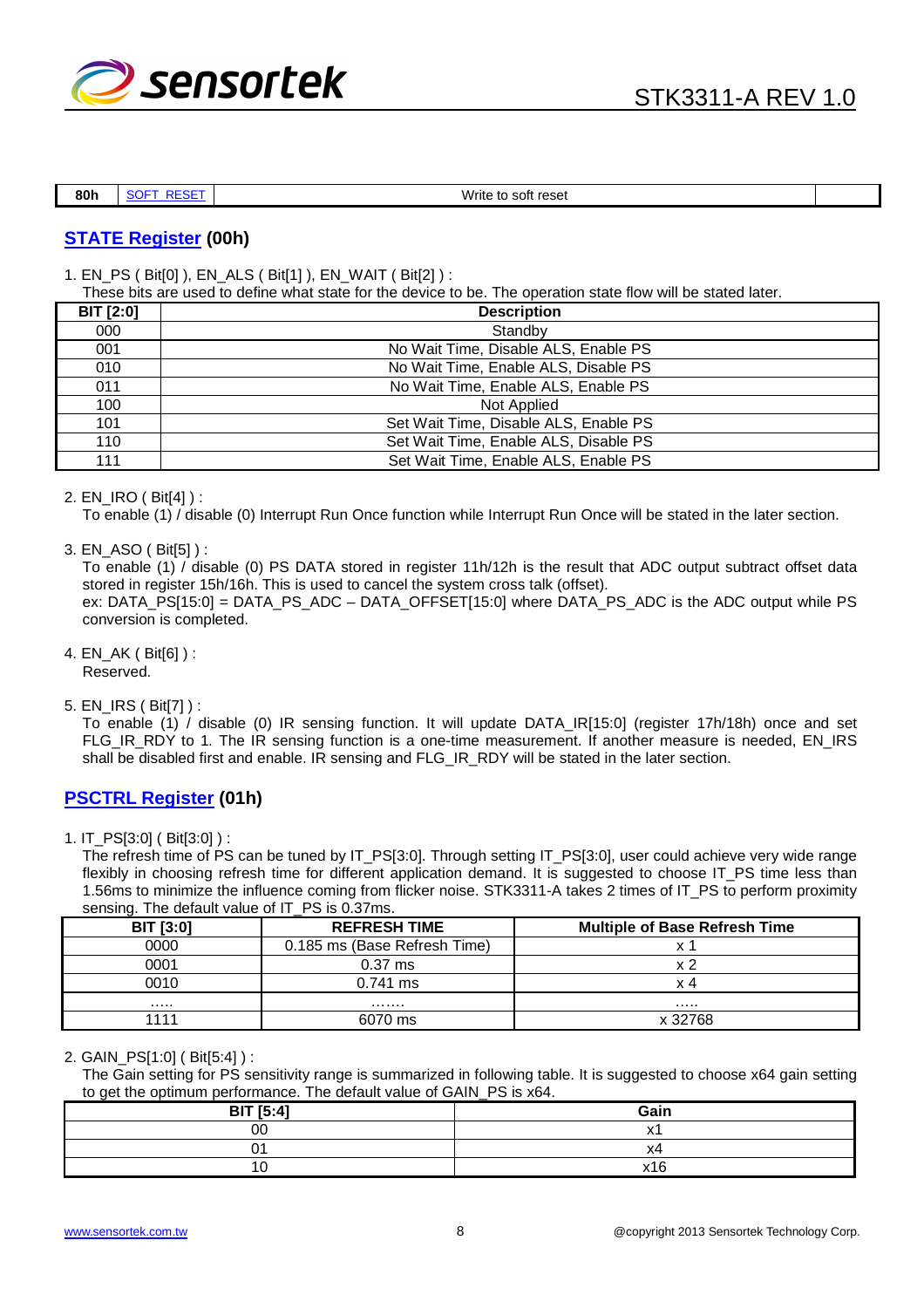

3. PRS\_PS[1:0] ( Bit[7:6] ) :

The PS has an interrupt persistence filter. The persistence filter allows user to specify the number of consecutive out-of-threshold PS occurrences before an interrupt is triggered.

| <b>RIT 17 61</b> | <b>Consecutive Out-of-threshold PS Occurrences</b> |
|------------------|----------------------------------------------------|
| OC               | time                                               |
| ົາ^              | times                                              |

#### **ALSCTRL Register (02h)**

1. IT\_ALS[3:0] ( Bit[3:0] ) :

The refresh time of ALS can be tuned by IT\_ALS. Through setting IT\_ALS, user could achieve very wide range flexibly in choosing refresh time for different application demand. The default value of IT\_ALS is 94.85ms. (IT\_ALS[3:0]=4'b1001)

| <b>BIT [3:0]</b> | <b>REFRESH TIME</b> | <b>Multiple of Base Refresh Time</b> | LUX/LSB under GAIN ALS = 2'b11          |
|------------------|---------------------|--------------------------------------|-----------------------------------------|
| 0000             | $0.185$ ms          | x 1                                  |                                         |
| 0001             | $0.37$ ms           | x 2                                  |                                         |
| 0010             | $0.741 \text{ ms}$  | $\times$ 4                           | $0.027 / 2^{(\text{IT\_ALS}[3:0] - 9)}$ |
| .                | .                   |                                      |                                         |
| 1000             | 47.36 ms            | x 256                                | 0.054                                   |
| 1001             | 94.85 ms            | x 512                                | 0.027                                   |
| 1010             | 189.44 ms           | x 1024                               | 0.0135                                  |
| .                |                     |                                      |                                         |
| 1111             | 6062 ms             | x 32768                              |                                         |

#### 2. GAIN\_ALS[1:0] ( Bit[5:4] ) :

The Gain setting for ALS sensitivity range is summarized in following table. It is suggested to choose x64 gain setting to get the optimum performance. The default value of GAIN ALS is  $x64$ .

| <b>BIT</b> [5:4] | Gain | LUX/LSB under IT $ALS = 4'b1001$ |
|------------------|------|----------------------------------|
| 00               |      | 1.728                            |
| 01               | x4   | 0.432                            |
| 10               | x16  | 0.108                            |
| 11               | x64  | 0.027                            |

#### 3. PRS\_ALS[1:0] ( Bit[7:6] ) :

The ALS has an interrupt persistence filter. The persistence filter allows user to specify the number of consecutive out-of-threshold ALS occurrences before an interrupt is triggered.

| <b>BIT</b> [7:6] | <b>Consecutive Out-of-threshold ALS Occurrences</b> |
|------------------|-----------------------------------------------------|
| 0C               | time                                                |
|                  | ∤times                                              |

#### **LEDCTRL Register (03h)**

1. DT\_LED[5:0] ( Bit[5:0] ) :

IRLED driving ON-duty (with respect to refresh time) could be adjusted through DT\_LED. Through setting DT\_LED, IRLED ON-duty period can vary from 1/64 to 64/64 of the set IT\_PS time.

For the following example table, when the IT\_PS[3:0] = 4'b0000 (PS refresh time is 0.185ms), user may set the IRLED ON-duty period 1/64 of 0.185ms (= 2.89us) by defining DT\_LED[5:0] = 6'b000000. By following this, user can choose the desired LED ON-duty period for STK3311-A.

| <b>BIT [5:0]</b> | <b>IRLED ON-Duty Period</b>   | IRLED ON-Duty Period under IT_PS = 0000 |
|------------------|-------------------------------|-----------------------------------------|
| 000000           | ີ 1/64<br>$\checkmark$<br>PS. | 2.89 us                                 |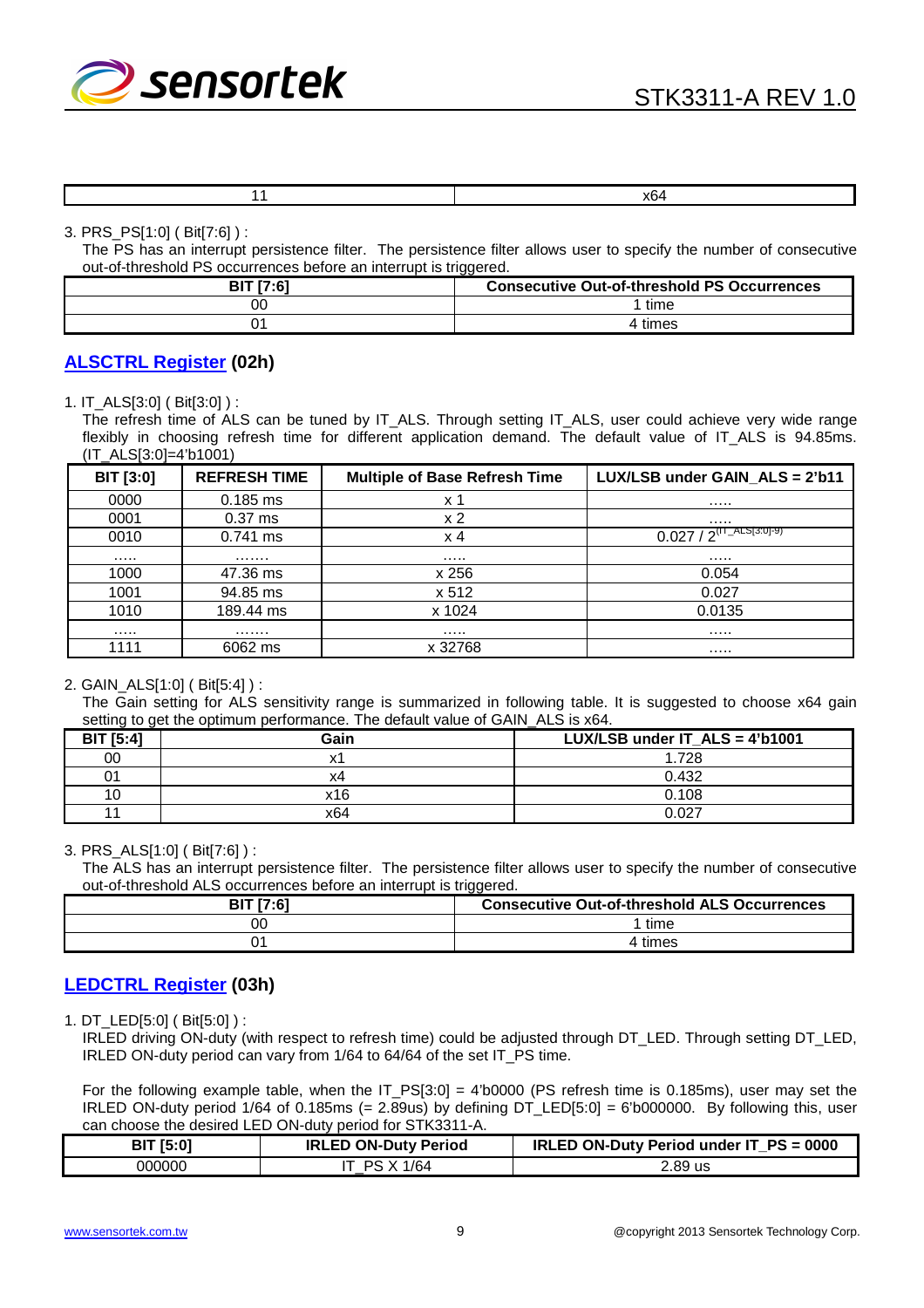

| <u> NUUUU 1</u><br>м | X <sub>2</sub> /64<br>$-$<br><sub>DO</sub> | 5.78 us     |
|----------------------|--------------------------------------------|-------------|
| .                    | .                                          | .           |
| 44444                | 4/64<br>∍                                  | 0.185<br>ms |

#### 2. IRDR[1:0] ( Bit[7:6] ) :

The STK3311-A provides different driving ability for IRLED through setting IRDR.

| <b>BIT [7:6]</b> | <b>IRLED Driving Current</b> |
|------------------|------------------------------|
| 00               | 12.5mA current sink          |
| 01               | 25mA current sink            |
| 10               | 50mA current sink            |
|                  | 100mA current sink           |
|                  |                              |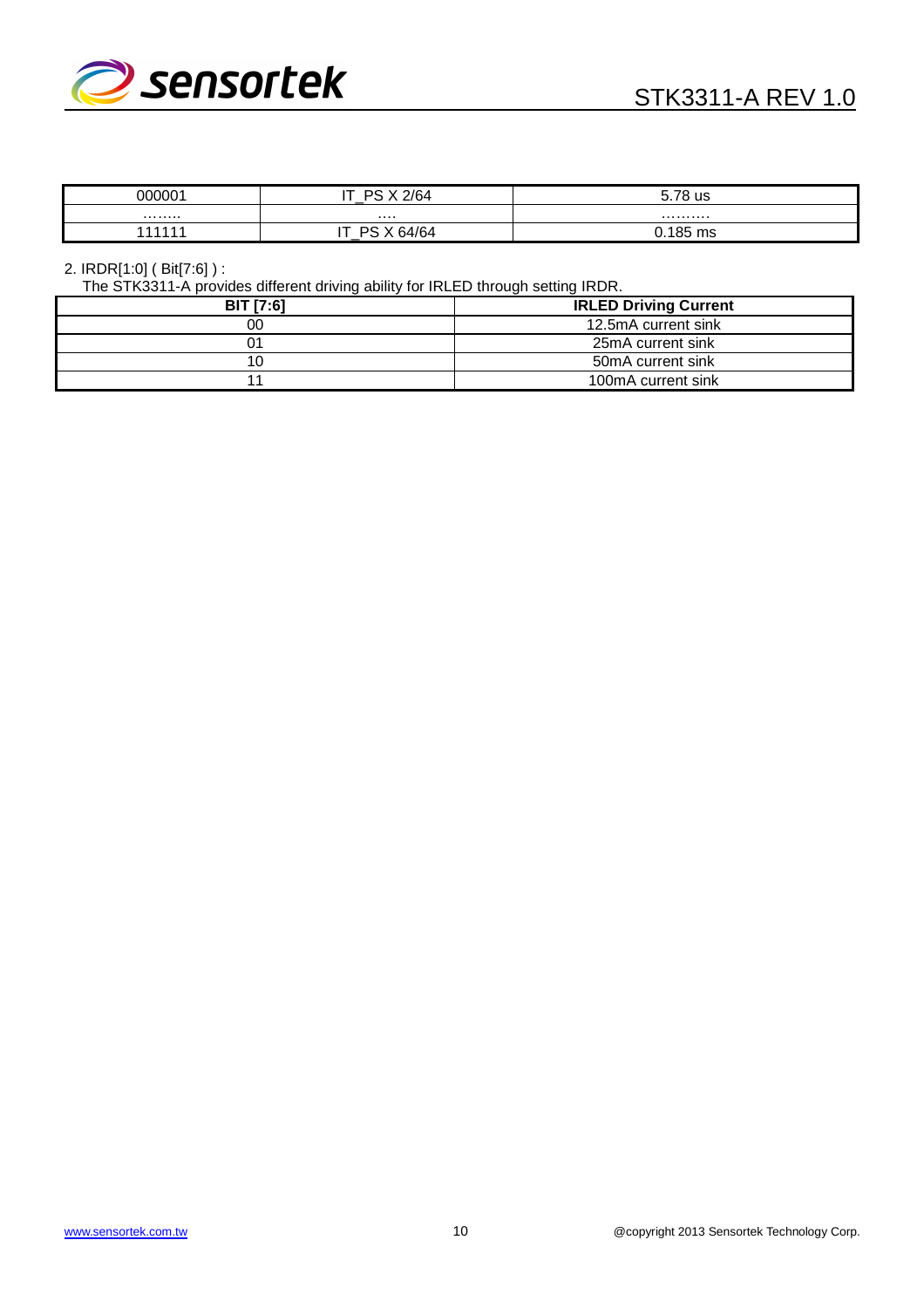

#### **System Operation State**

#### Normal Mode

The STK3311-A provides control of ALS, proximity detection, and power management functionality through an internal state machine. After a power-on-reset, the device is in the standby mode. As soon as EN\_WAIT or EN\_ALS or EN\_PS is set to 1, the device will move to the start state. It will then continue go through the PS, Wait, and ALS states cyclic. If these states are enabled, the device will execute each function. If EN\_WAIT, EN\_ALS or EN\_PS is changed during active mode it will jump to start state immediately and remains the data of registers DATA\_PS and DATA\_ALS without updating. It will go into a low power standby mode again only when EN\_WAIT, EN\_ALS and EN\_PS are all set to 0.

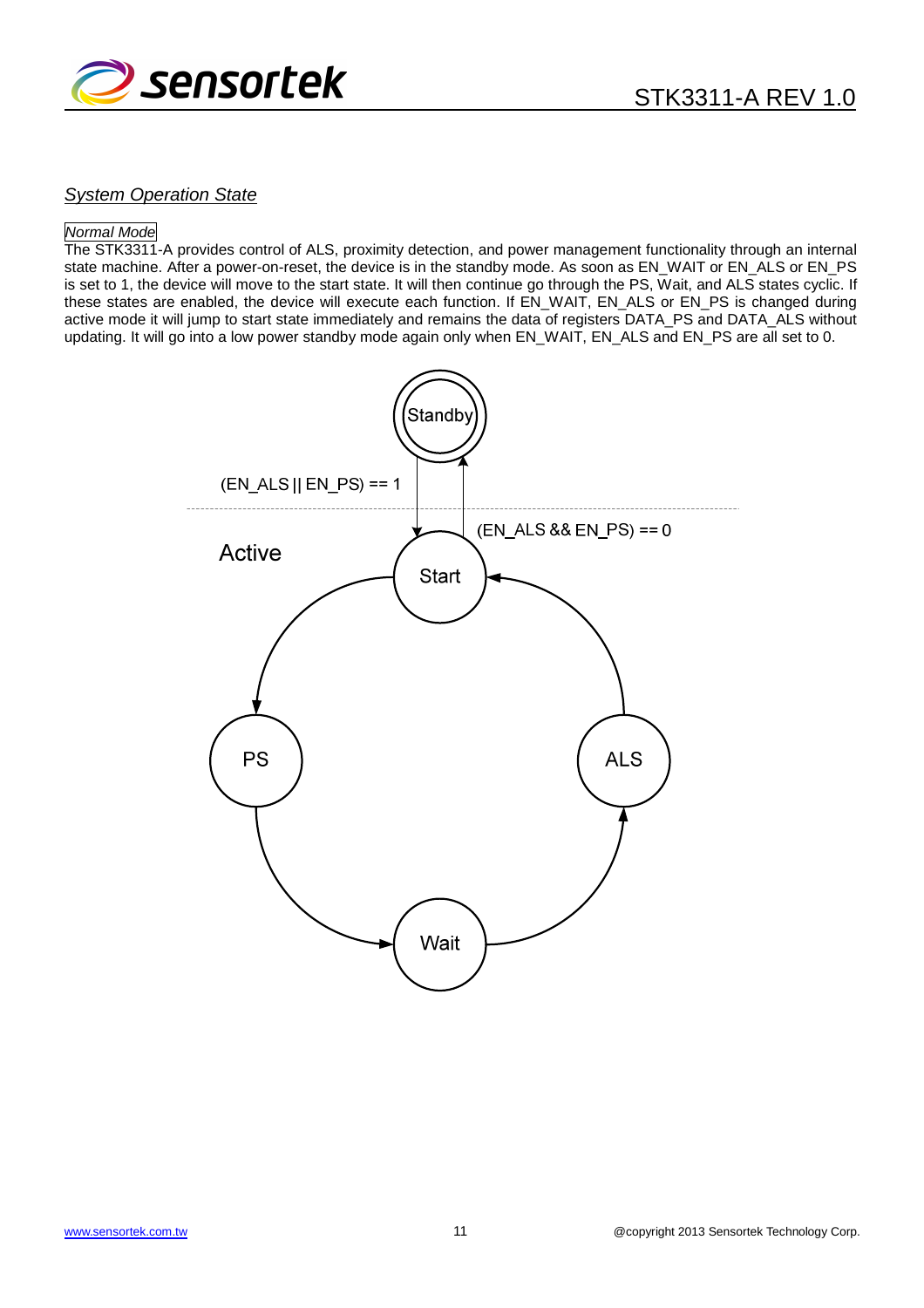

#### Interrupt Run Once mode

STK3311-A is provided IRO mode to save power and simplify system control. While EN\_IRO is enabled, the state machine will go to standby mode after PS/ALS interrupt event triggered and IC will stop sensing for saving power. The state machine will leave standby mode once the FLG\_PSINT or FLG\_ALSINT is cleared. Please see the following state diagram.

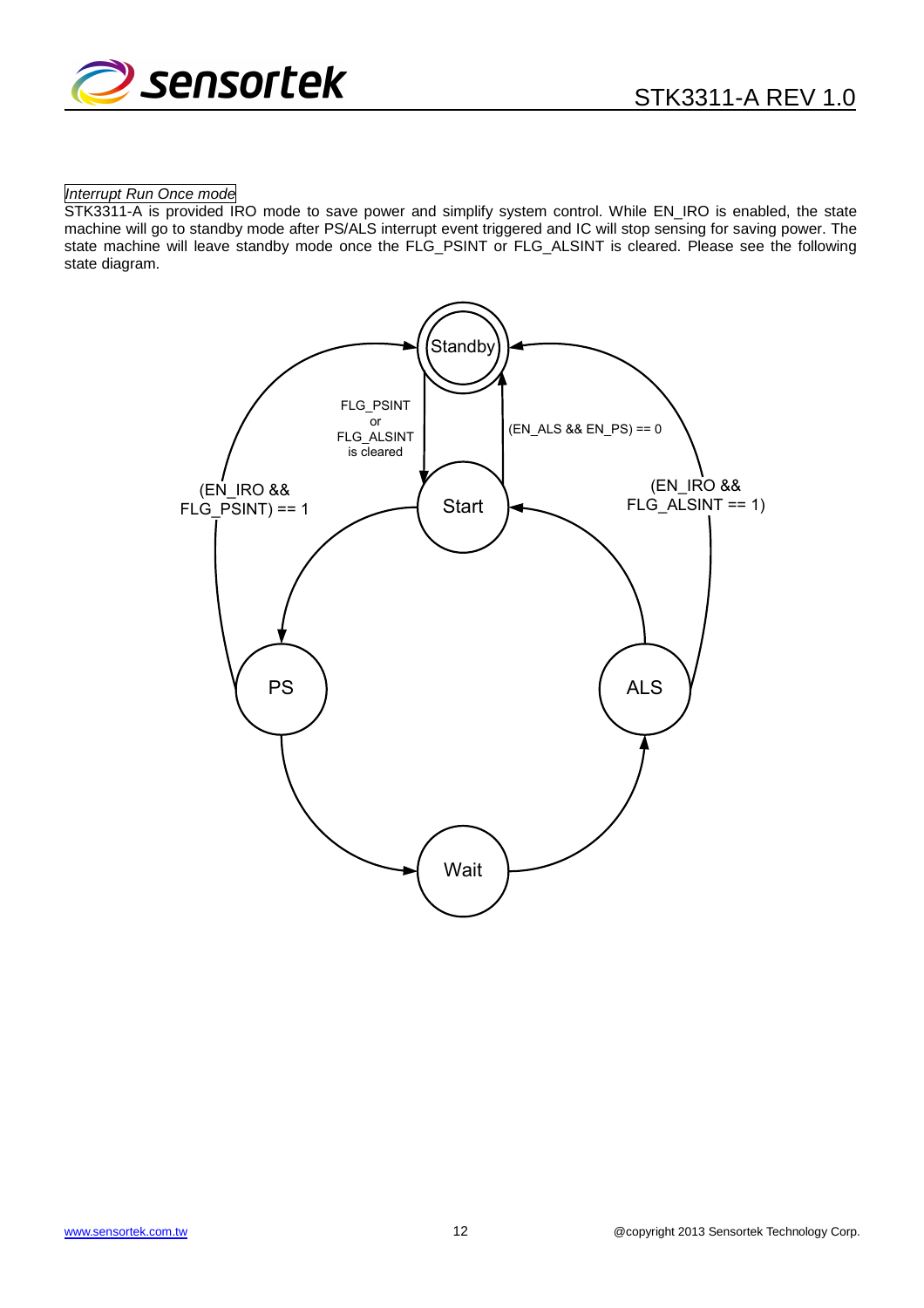

#### IR Sensing mode

While EN\_IRS is set, STK3311-A will immediately switch to IR sensing state. The IR sensing function will use the circuit setting of ALS defined in ALSCTRL register to operate the IR sensor to sense incoming light energy in IR range. Once the IR sensing is completed, the DATA\_IR[15:0] is updated, EN\_IRS bit will be cleared automatically and FLG\_IR\_RDY bit will be set to 1. The DATA\_IR[15:] is not valid until FLG\_IR\_RDY is set to 1.

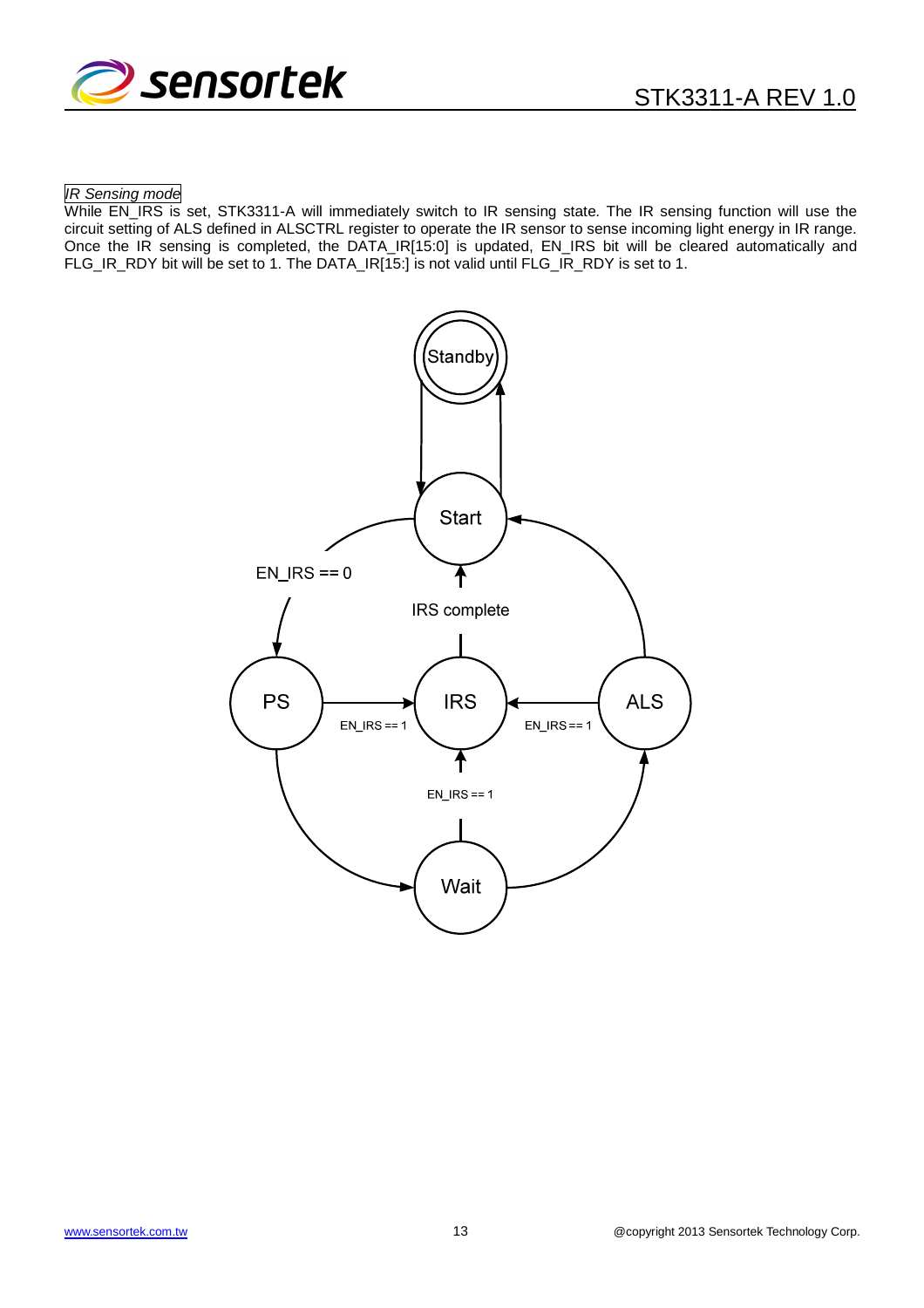

#### Power management

Example: Around 100 ms Cycle Time



### **INT Register (04h)**

1. INT\_PS[2:0] ( Bit[2:0] ) :

INT\_PS programs interrupt occurrence criteria for PS.

| $\overline{B}$ IT [2:0] | <b>OPERATION</b>                                                                                                                                                    |
|-------------------------|---------------------------------------------------------------------------------------------------------------------------------------------------------------------|
| 000                     | <b>PS INT Disable</b>                                                                                                                                               |
| 001                     | PS INT Enable, interrupt is issued while FLG_NF is toggled.<br>FLG_NF is defined at bit0 of FLAG Register (10h) to indicate the PS state is near or far.            |
| 010                     | /INT is treated as a flag and not an interrupt.<br>$/INT = 1$ if DATA_PS[15:0] > THDH_PS[15:0] and $/INT = 0$ if DATA_PS[15:0] < THDL_PS[15:0].                     |
| 011                     | /INT is treated as a flag and not an interrupt.<br>$/$ INT = 0 if DATA_PS[15:0] > THDH_PS[15:0] and $/$ INT = 1 if DATA_PS[15:0] < THDL_PS[15:0].                   |
| 100                     | PS INT Enable, interrupt according to system pre-defined sequence. Refer to the following<br>description.                                                           |
| 101                     | PS INT Enable, interrupt only if the PS Data value is higher than THDH_PS[15:0].                                                                                    |
| 110                     | PS INT Enable, interrupt only if the PS Data value is lower than THDL_PS[15:0].                                                                                     |
| 111                     | PS INT Enable, interrupt if the PS Data value is higher than THDH_PS[15:0] or the PS Data value<br>is lower than THDL_PS[15:0]. Threshold hystersis is not applied. |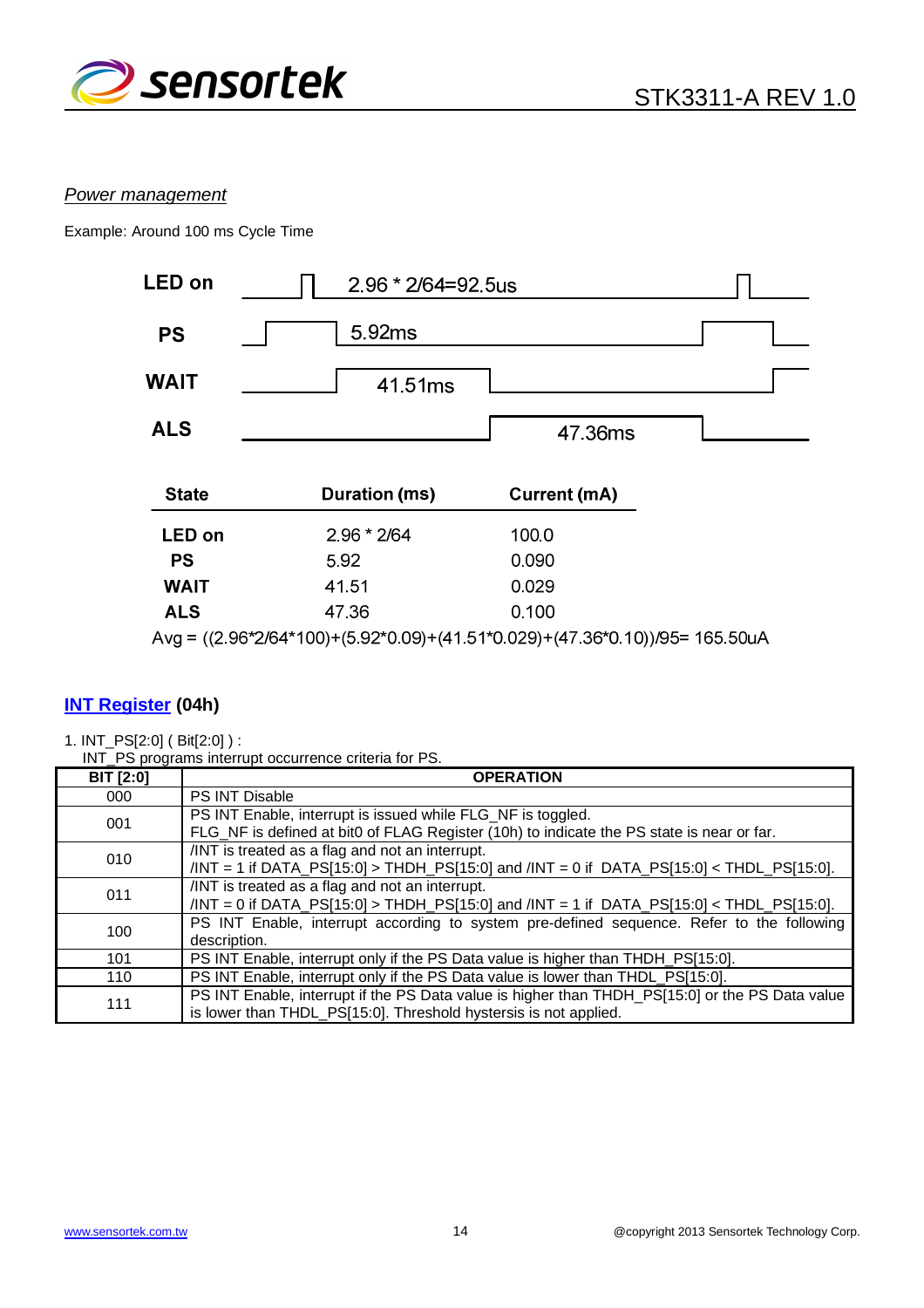

#### FLAG mode

While INT PS[2:0] is set to 3'b010 or 3'b011. The /INT pin is intended to be used as flag to indicate if any object is proximity to the sensor or not. The MCU or application processor just reads the value of the /INT pin to recognize the state without access the I2C interface. /INT can not be cleared by host's access.

If the /INT pin is used as flag, the other interrupt event should be disabled. Usually, the polling mode is used for ambient light sensor while /INT is used as flag of proximity sensing.

#### Interrupt mode

/INT is treated as interrupt signal when INT\_PS[2:0] other than flag mode are selected. In these modes, the other interrupt source can share the same /INT pin to issue the interrupt event to host.

#### Out-of-Threshold interrupt mode

While INT\_PS[2:0] is set to 3'b101/3'b110/3'b111, it is so-called "out-of-threshold interrupt". This interrupt scheme will issue continuous interrupt while the PS\_DATA is higher or lower the threshold defined by THDH\_PS[15:0] / THDL\_PS[15:0].

#### Recommended interrupt mode

The INT PS[2:0] = 3'b001 is a new scheme which reduces the software's effort. The /INT is asserted only when proximity state (FLG\_NF) is transient. Host just needs to handle the proximity sensor while /INT is asserted and no extra handling for interrupt.

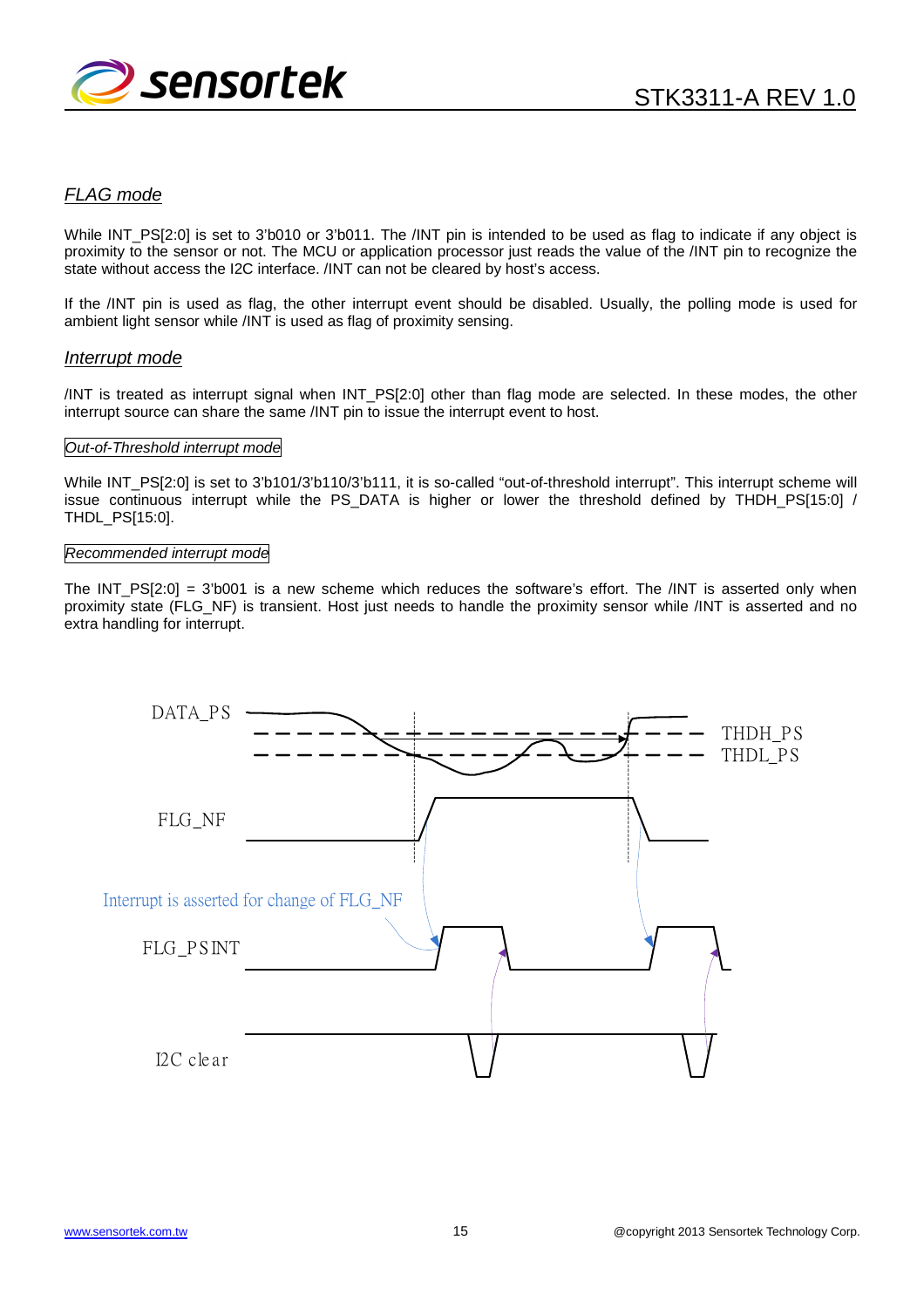

#### Compatible interrupt mode

While INT\_PS[2:0] = 3'b100, the interrupt mode is compatible with STK3171, STK3101 and STK3128. System pre-defined sequence is used to assert interrupt signal. Refer to the following state diagram.



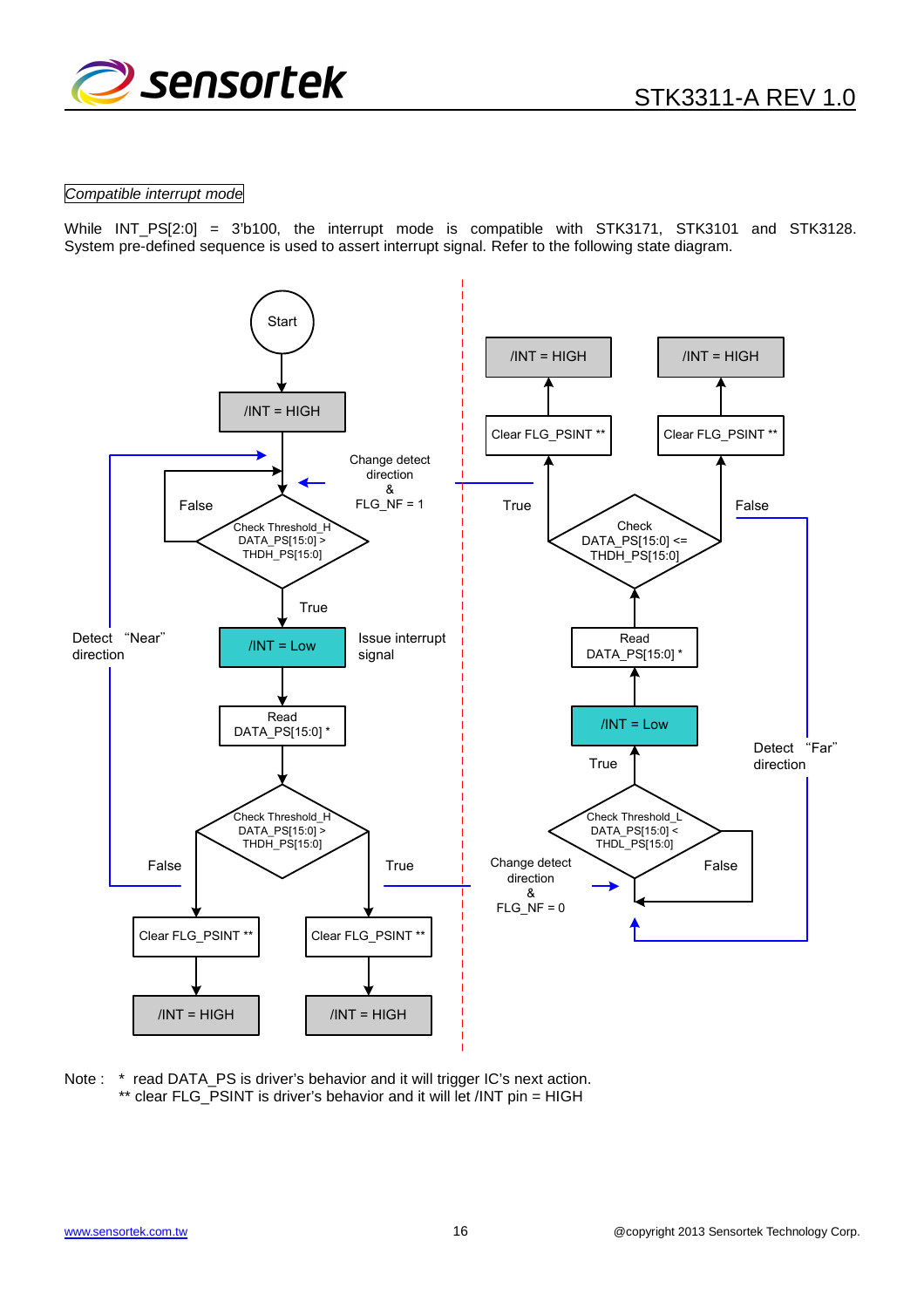

#### 2. INT\_ALS ( Bit[3] ) :

INT\_ALS = 0, disable ALS interrupt. INT\_ALS = 1, enable ALS interrupt. STK3311-A will issue an ALS interrupt if the actual count DATA\_ALS are outside the user's programmed window defined in THDH\_ALS and THDL\_ALS. The user must write 0 to clear FLG\_ALSINT

| $\frac{1}{2}$ . The contract $\frac{1}{2}$ is the cross $\frac{1}{2}$ . The contract of $\frac{1}{2}$ |                             |
|-------------------------------------------------------------------------------------------------------|-----------------------------|
| י דוח<br>oı                                                                                           | <b>OPERATION</b>            |
|                                                                                                       | ALS interrupt Disable       |
|                                                                                                       | <b>ALS interrupt Enable</b> |

#### 3. INT\_OUI ( Bit[4] ) : Reserved.

#### 4. INT\_CTRL ( Bit[7] ) :

This bit is used to control the interrupt mode.

| BIT <sub>7</sub> | <b>OPERATION</b>                                                   |
|------------------|--------------------------------------------------------------------|
|                  | Set /INT pin low if FLG_ALSINT or FLG_PSINT high<br>(logical OR)   |
|                  | Set /INT pin low if FLG_ALSINT and FLG_PSINT high<br>(logical AND) |

### **WAIT Register (05h)**

#### 1. WAIT[7:0] ( Bit[7:0] ) :

The wait time among every PS and ALS operation can be adjusted via I2C. The following table lists the possible values of wait time.

| <b>BIT [7:0]</b> | <b>WAIT TIME</b>                                               |
|------------------|----------------------------------------------------------------|
| 00h              | 5.93 ms; wait time among every PS and ALS operation is 5.93 ms |
| 01h              | 11.9 ms; wait time among every PS and ALS operation is 11.9 ms |
| 02 <sub>h</sub>  | 17.8 ms; wait time among every PS and ALS operation is 17.8 ms |
| .                | .                                                              |
| FFh.             | 1518 ms; wait time among every PS and ALS operation is 1518 ms |

### **PS Threshold Register (06h, 07h, 08h ,09h)**

A proximity interrupt event (FLG\_PSINT) is governed by the high and low thresholds in register 06h, 07h, 08h and 09h respectively. The user write a high and low threshold value to these registers and the STK3311-A will issue an PS interrupt depends on setting of INT\_PS[2:0].

### **ALS Threshold Register (0Ah, 0Bh, 0Ch ,0Dh)**

An ALS interrupt event (FLG\_ALSINT) is governed by the high and low thresholds in register 0Ah, 0Bh, 0Ch and 0Dh respectively. The user write a high and low threshold value to these registers and the STK3311-A will issue an ALS interrupt if the actual count DATA\_ALS stored in registers 13h and 14h are outside the user's programmed window.

### **FLAG Register (10h)**

1. FLG\_NF ( Bit[0] ) :

The definition of FLG\_NF depends on the setting of INT\_PS[2:0].

| <b>INT_PS[2:0]</b> | <b>FLG NF</b>                                                                           |
|--------------------|-----------------------------------------------------------------------------------------|
| 000                | Unused. FLG NF is fixed to 1.                                                           |
| 001                | FLG_NF is 0 if object in near to sensor and FLG_NF is 1 if object is far to sensor.     |
|                    | Refer to $INT$ $PS[2:0] = 33$ b001 in previous description.                             |
| 010                | FLG_NF is 0 if object in near to sensor and FLG_NF is 1 if object is far to sensor.     |
| 011                | FLG_NF is 0 if object in near to sensor and FLG_NF is 1 if object is far to sensor.     |
| 100                | FLG NF is 0 if STK3311-A detection direction is object move from near side to far side. |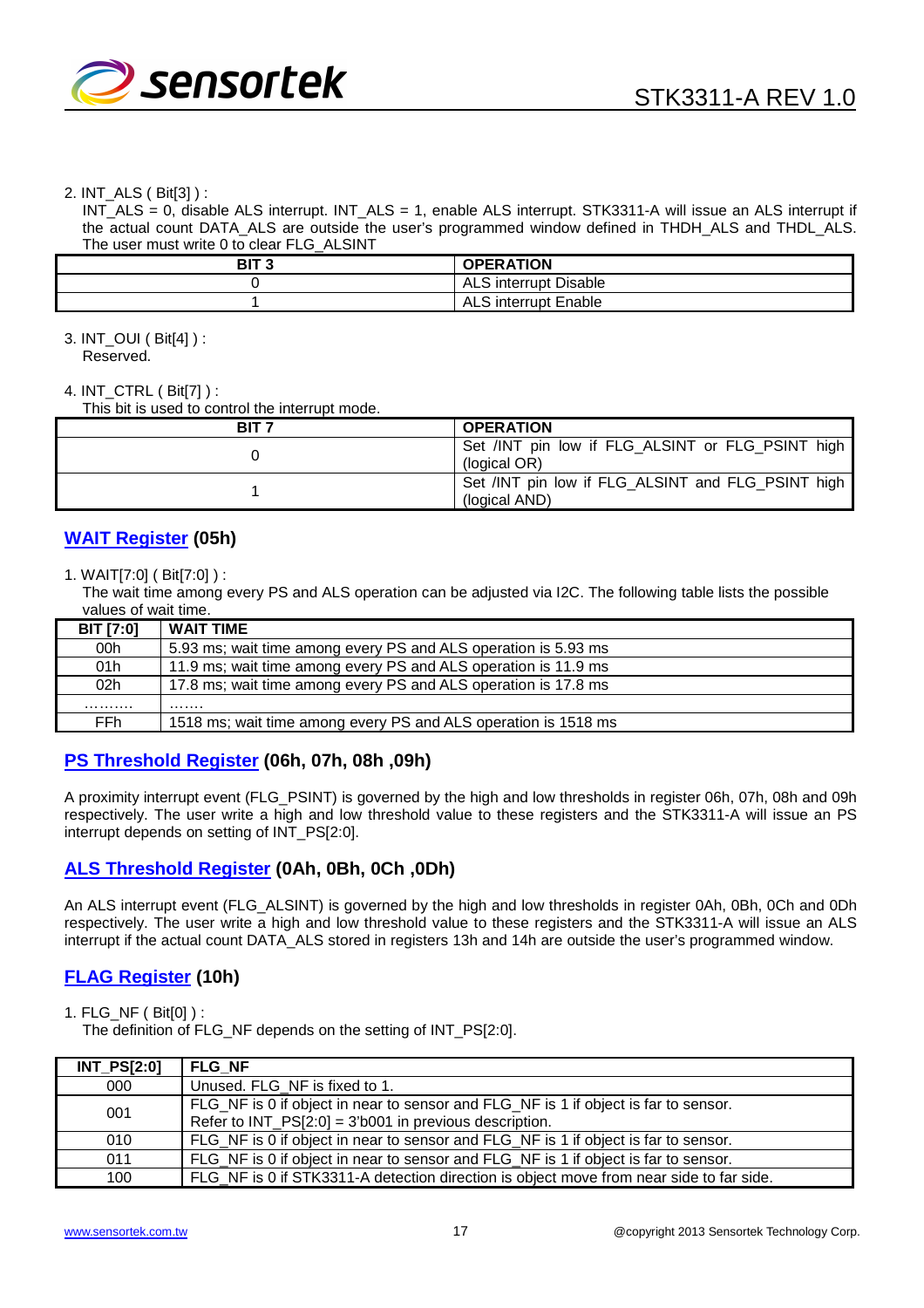

|     | FLG NF is 1 if STK3311-A detection direction is object move from far side to near side. |
|-----|-----------------------------------------------------------------------------------------|
| 101 | Unused. FLG NF is fixed to 1.                                                           |
| 110 | Unused. FLG NF is fixed to 1.                                                           |
| 111 | Unused. FLG NF is fixed to 1.                                                           |

#### 2. FLG\_IR\_RDY ( Bit[1] ) :

FLG\_IR\_RDY default is 0 and will change to be 1 after IR sensing data updated. FLG\_IR\_RDY need to be cleared to 0 manually.

3. FLG\_OUI ( Bit[2] ) : Reserved.

#### 4. FLG\_PSINT ( Bit[4] ) :

PS Interrupt flag. This is the status bit of the interrupt for PS. The bit is set to logic high when the interrupt thresholds have been triggered, and logic low when not yet triggered. Once triggered, /INT pin stays low and the status bit stays high. Both interrupt pin and the status bit are cleared by writing "0".

| <b>OPERATION</b>                          |
|-------------------------------------------|
| Interrupt is cleared or not triggered yet |
| Interrupt is triggered                    |

#### 5. FLG\_ALSINT ( Bit[5] ) :

ALS Interrupt flag. This is the status bit of the interrupt for ALS. The bit is set to logic high when the interrupt thresholds have been triggered, and logic low when not yet triggered. Once triggered, /INT pin stays low and the status bit stays high. Both interrupt pin and the status bit are cleared by writing "0".

| נום | <b>OPERATION</b>                           |
|-----|--------------------------------------------|
|     | Interrupt is cleared or not triggered yet. |
|     | Interrupt is triggered.                    |

6. FLG\_PSDR ( Bit[6] ) :

PS Data Ready Flag. This flag is used to confirm whether the PS data in the PS data registers are read or not. The bit will be 1 when the refreshed data is not read. The bit is automatically cleared to zero by STK3311-A after the PS data registers are read.

#### 7. FLG\_ALSDR ( Bit[7] ) :

ALS Data Ready Flag. This flag is used to confirm whether the ALS data in the ALS data registers are read or not. The bit will be 1 when the refreshed data is not read. The bit is cleared to zero after the ALS data registers are read.

#### **PS Data Register (11 and 12 hex)**

The STK3311-A has two 8-bit read-only registers to hold the data from ADC of PS. The most significant bit (MSB) is accessed at register 11h, and the least significant bit (LSB) is accessed at register 12h. For 16-bit resolution, the data is from DATA\_PS[15:0]. The registers are updated for every PS refresh time (conversion cycle).

#### **ALS Data Register (13h and 14h)**

The STK3311-A has two 8-bit read-only registers to hold the data from ADC of ALS. The most significant bit (MSB) is accessed at register 13h, and the least significant bit (LSB) is accessed at register 14h. For 16-bit resolution, the data is from DATA\_ALS[15:0]. The registers are updated for every ALS refresh time (conversion cycle).

#### **Data Offset Register (15h and 16h)**

Please refer to the description in state register (00h).

#### **Data IR Register (17h and 18h)**

Please refer to the description in state register (00h).

#### **Product ID (3Eh)**

Read Only; PDT\_ID = Product ID to indicate the product information.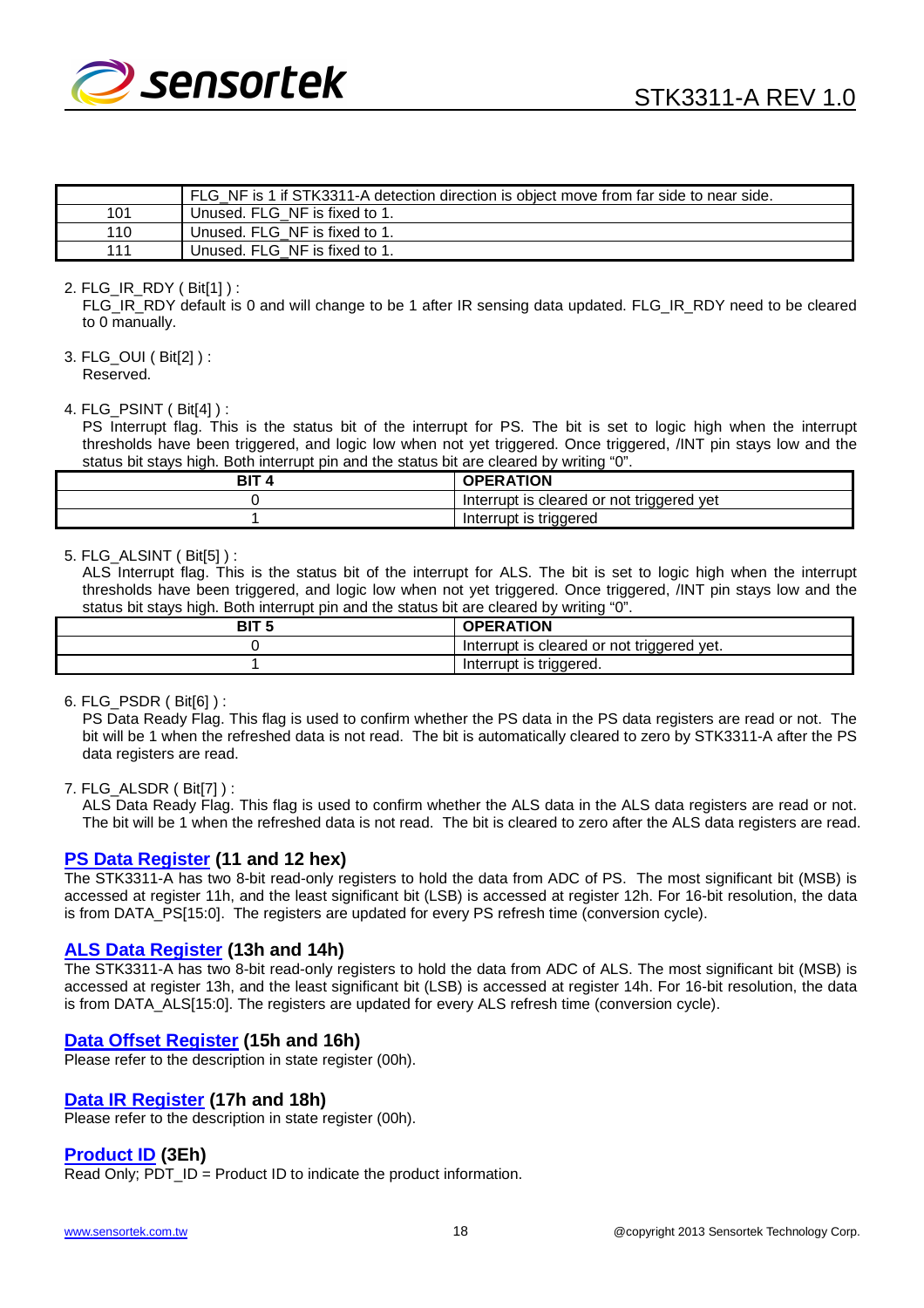

#### **Reserved (3Fh)**

Read Only; RSRVD = Reserved for engineering mode.

### **Soft reset (80h)**

Write any data to this register will reset the chip.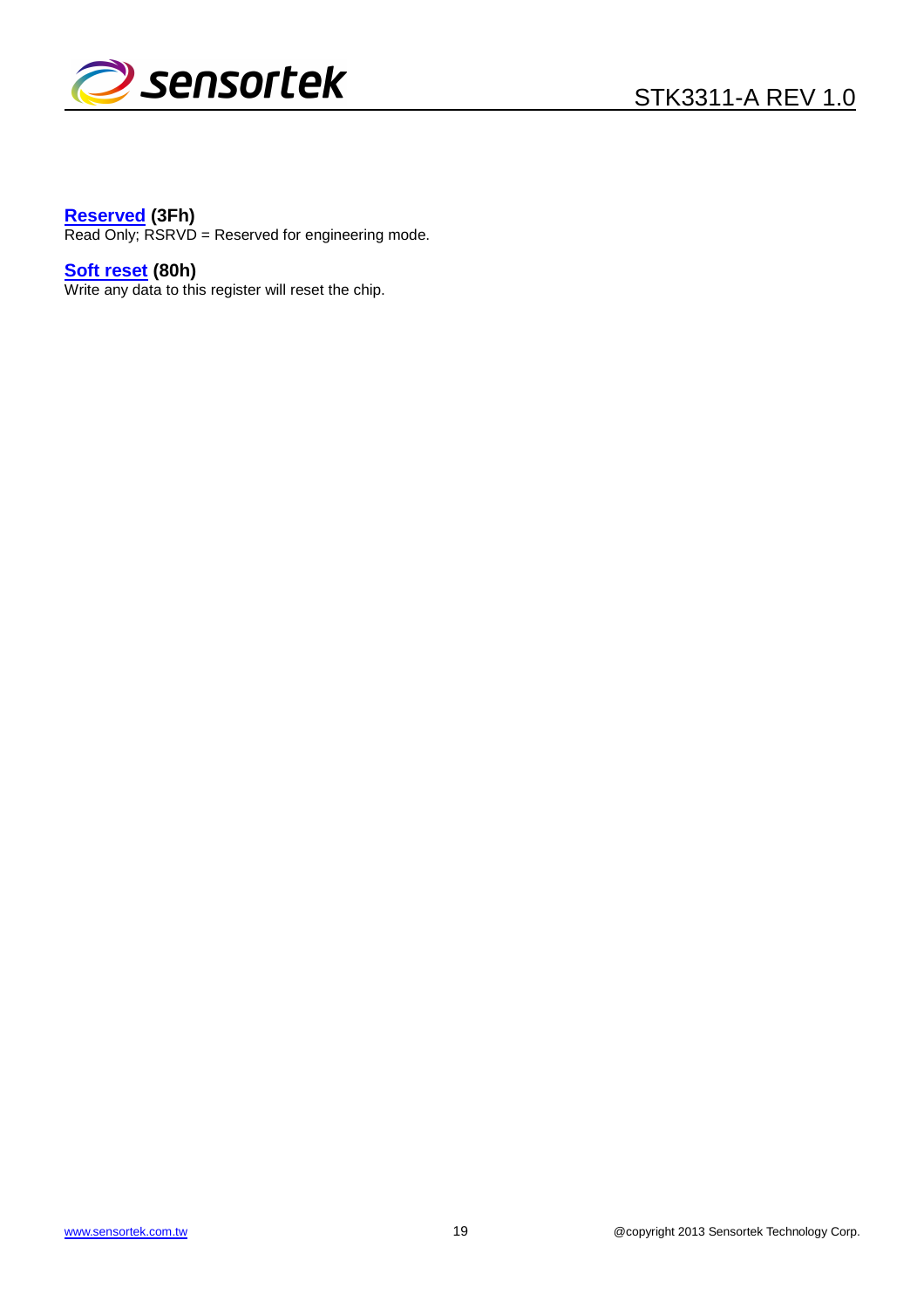





 $I_{SD}$  versus Temperature @ VDD = 2.8V, Halogen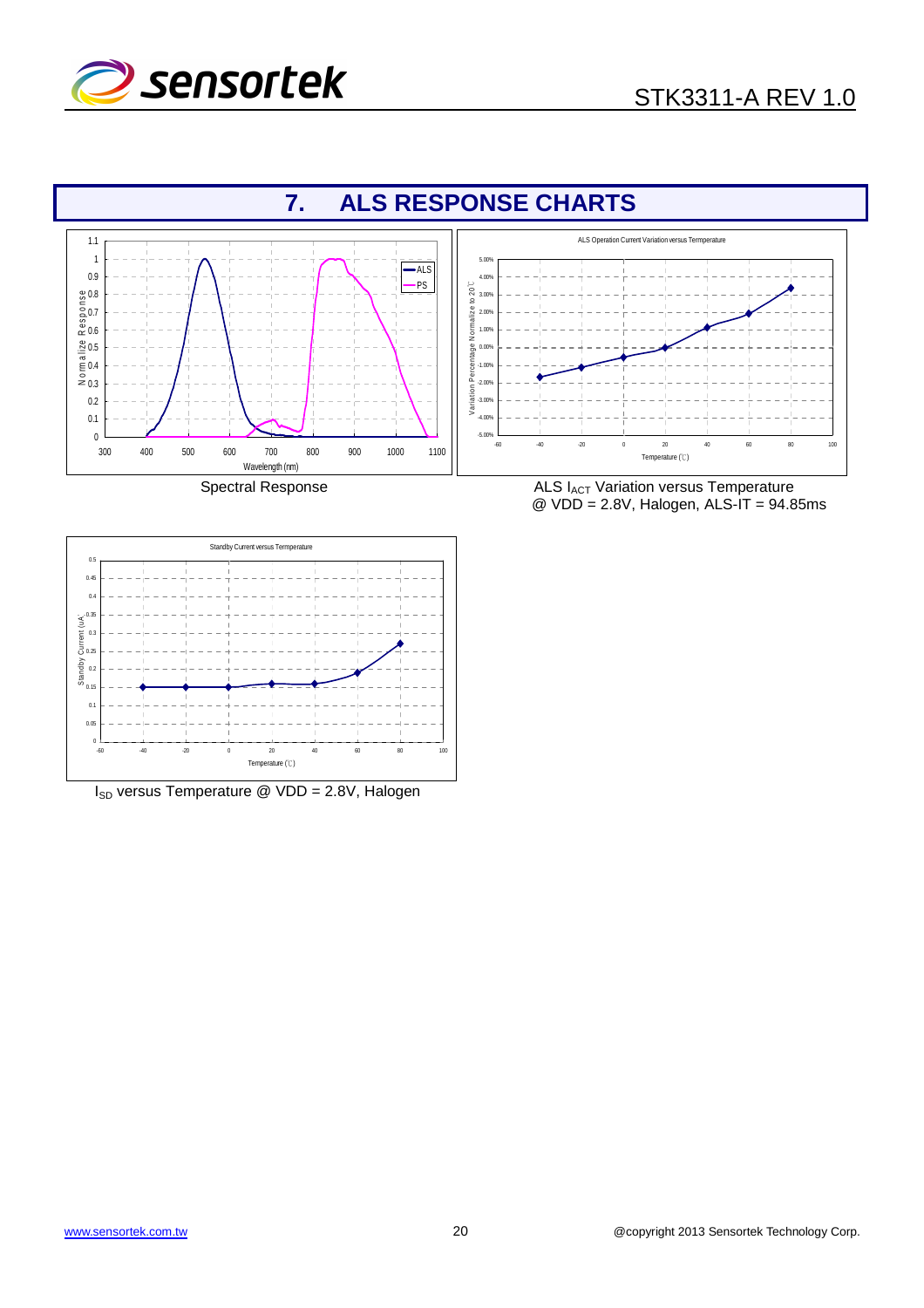



# **8. PROXIMITY CHARACTERISTIC**



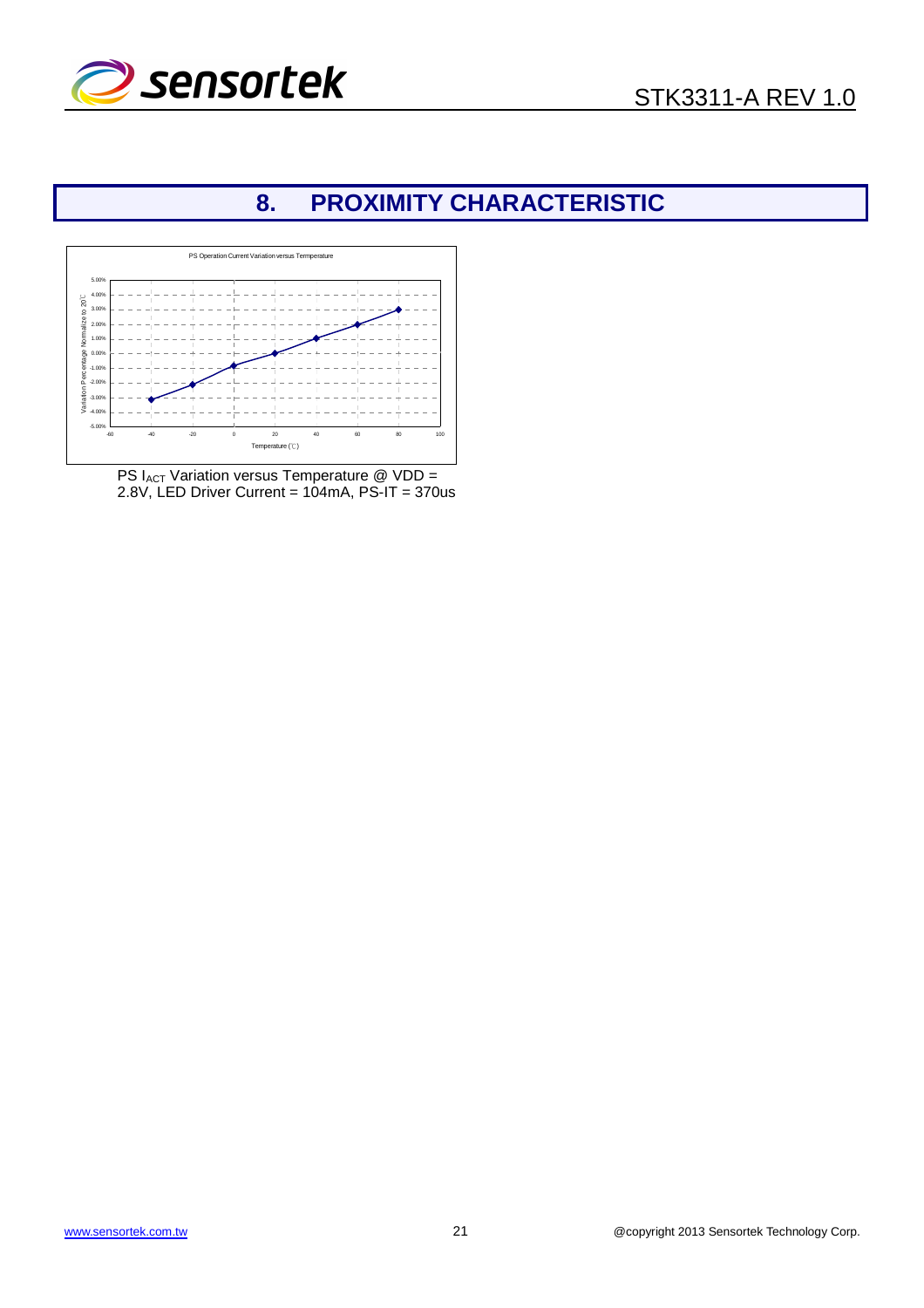

# **9. APPLICATION NOTE**



STK3311-A Typical Application Circuit with Independent VDD and VLED Supply Voltage



STK3311-A Typical Application Circuit with Only One Supply Voltage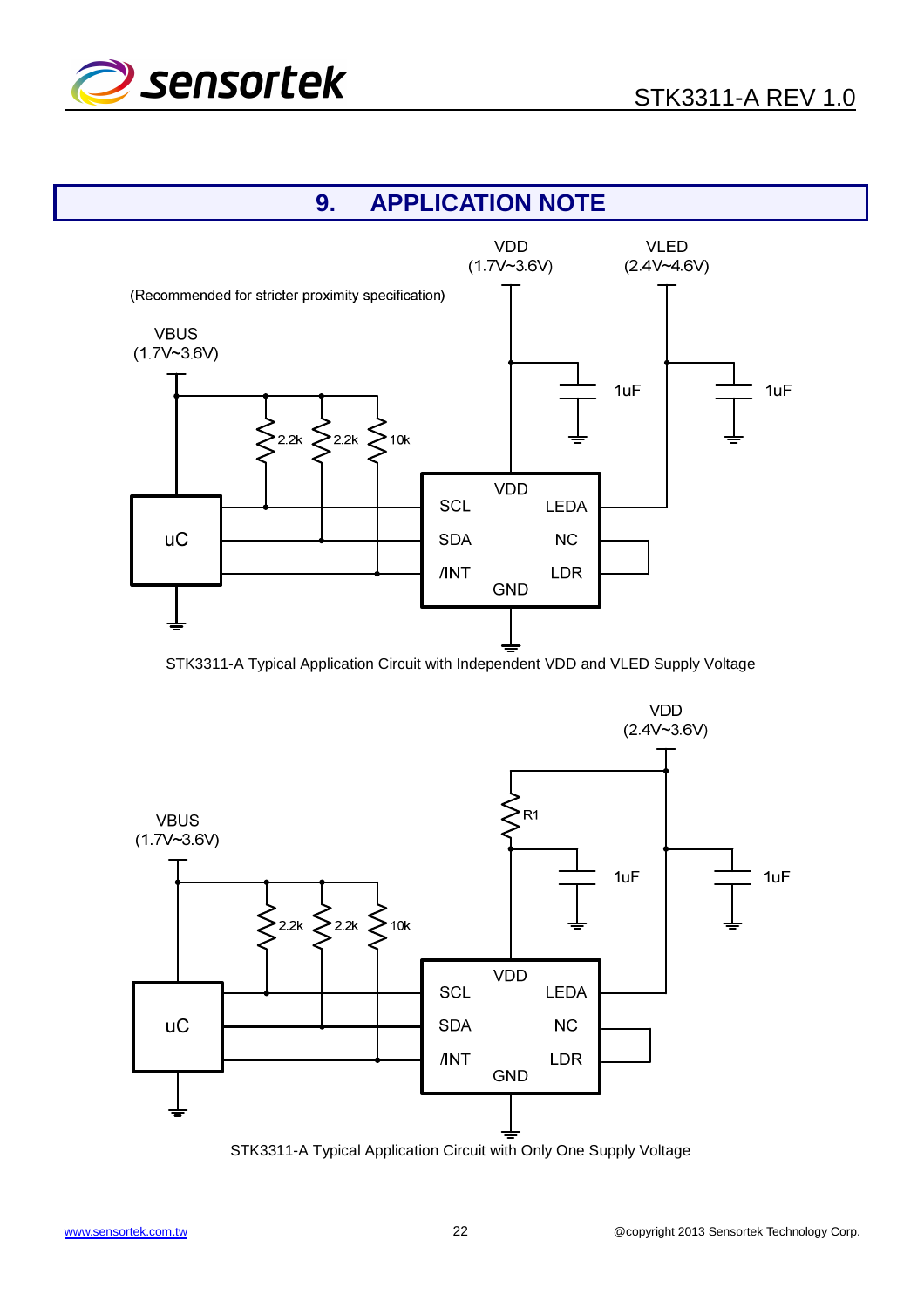

# 9.1 **Power Noise Consideration**

In order to reduce the switching noise come from the VLED, it is suggested that IC power and VLED comes from individual source to get the best performance of STK3311-A. If IC power and VLED must be tied together due to system consideration, an R/C low pass filter should be added in the VDD path of STK3311-A to reduce the switching noise from VLED. The recommended R1 value is 22 Ohm.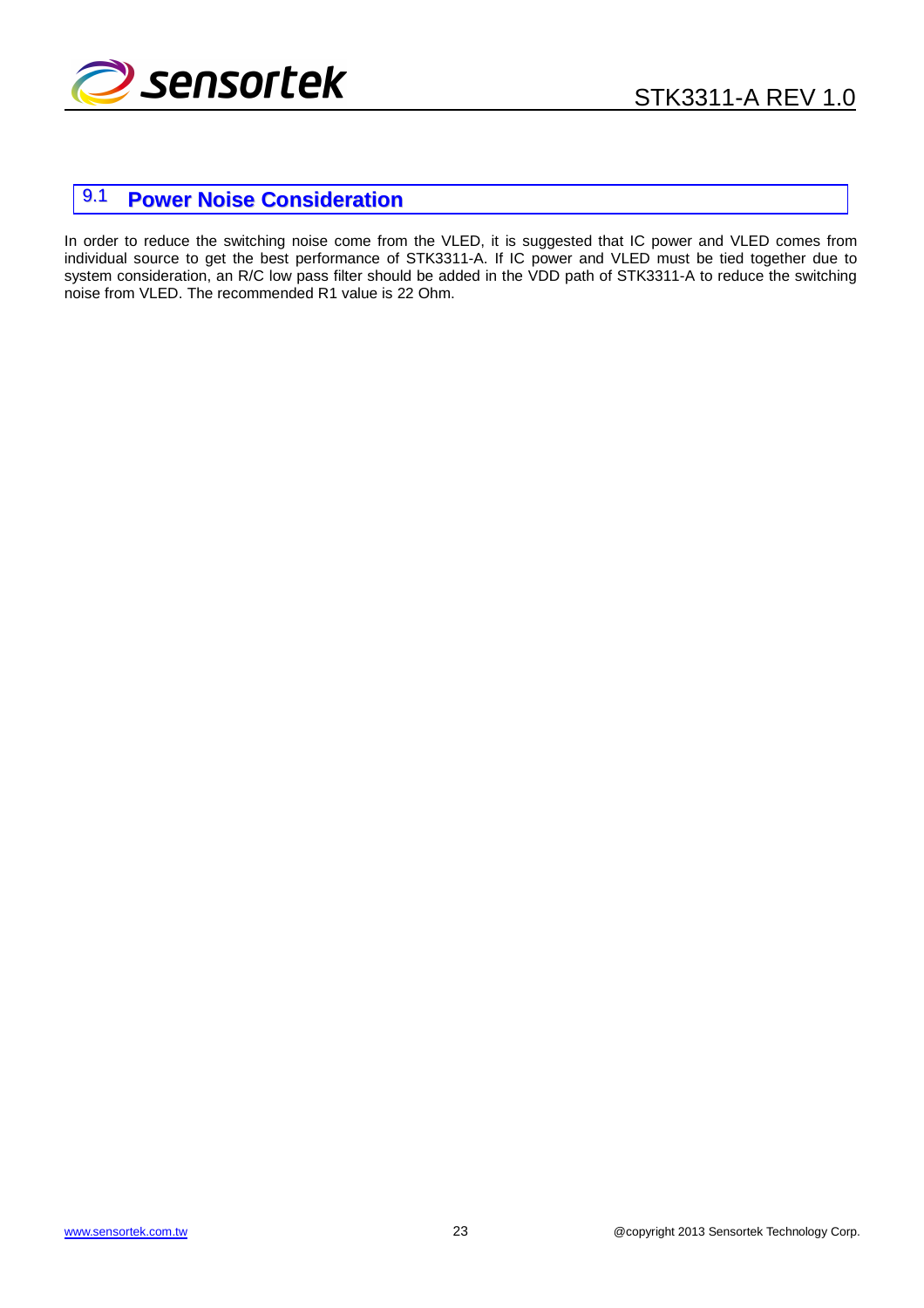

# **10. PACKAGE OUTLINE**



Dimension in Millimeters (mm)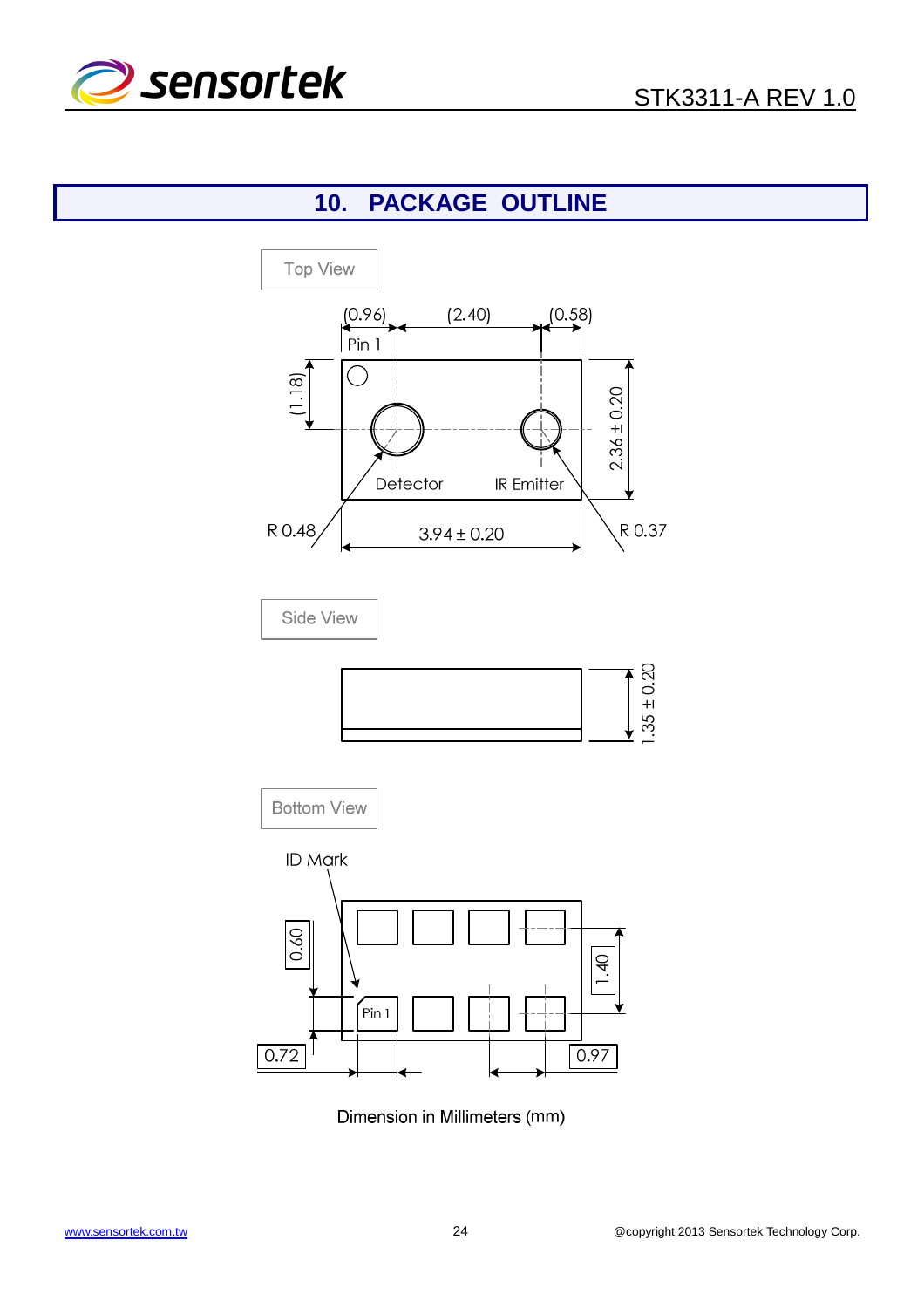



#### **PCB Pad Layout**

Suggested PCB pad layout guidelines for the Dual Flat No-Lead surface mount package are shown below.



Notes: all linear dimensions are in mm.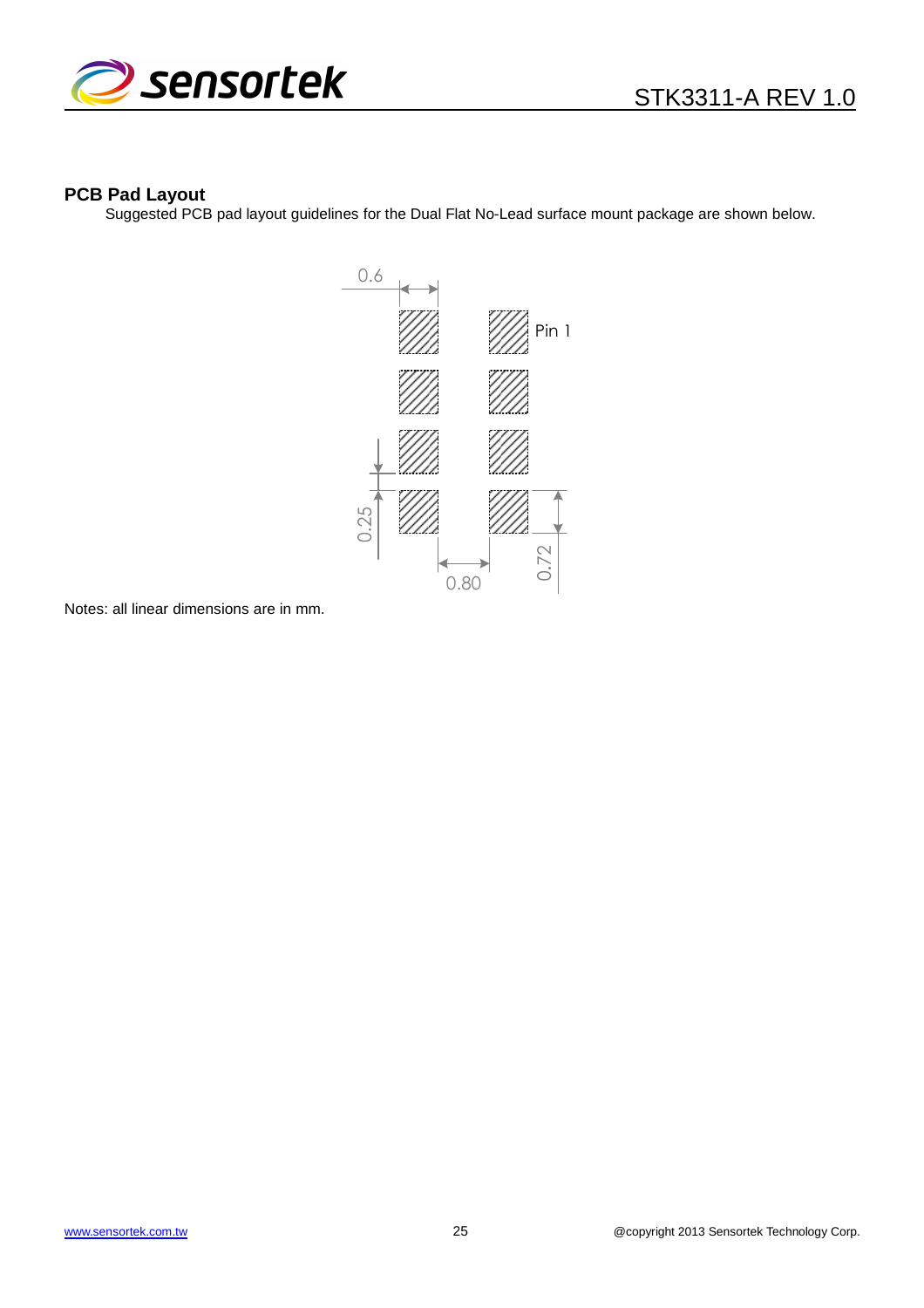

# **11. SOLDERING INFORMATION**

# 11.1 **Soldering Condition**

1. Pb-free solder temperature profile



- 2. Reflow soldering should not be done more than two times.
- 3. When soldering, do not put stress on the ICs during heating.
- 4. After soldering, do not warp the circuit board.

### 11.2 **Soldering Iron**

Each terminal is to go to the tip of soldering iron temperature less than 350°C for 3 seconds within o nce in less than the soldering iron capacity 25W. Leave two seconds and more intervals, and do soldering of each terminal. Be careful because the damage of the product is often started at the time of the hand solder.

# 11.3 **Repairing**

Repair should not be done after the ICs have been soldered. When repairing is unavoidable, a double-head soldering iron should be used (as below figure). It should be confirmed beforehand whether the characteristics of the ICs will or will not be damaged by repairing.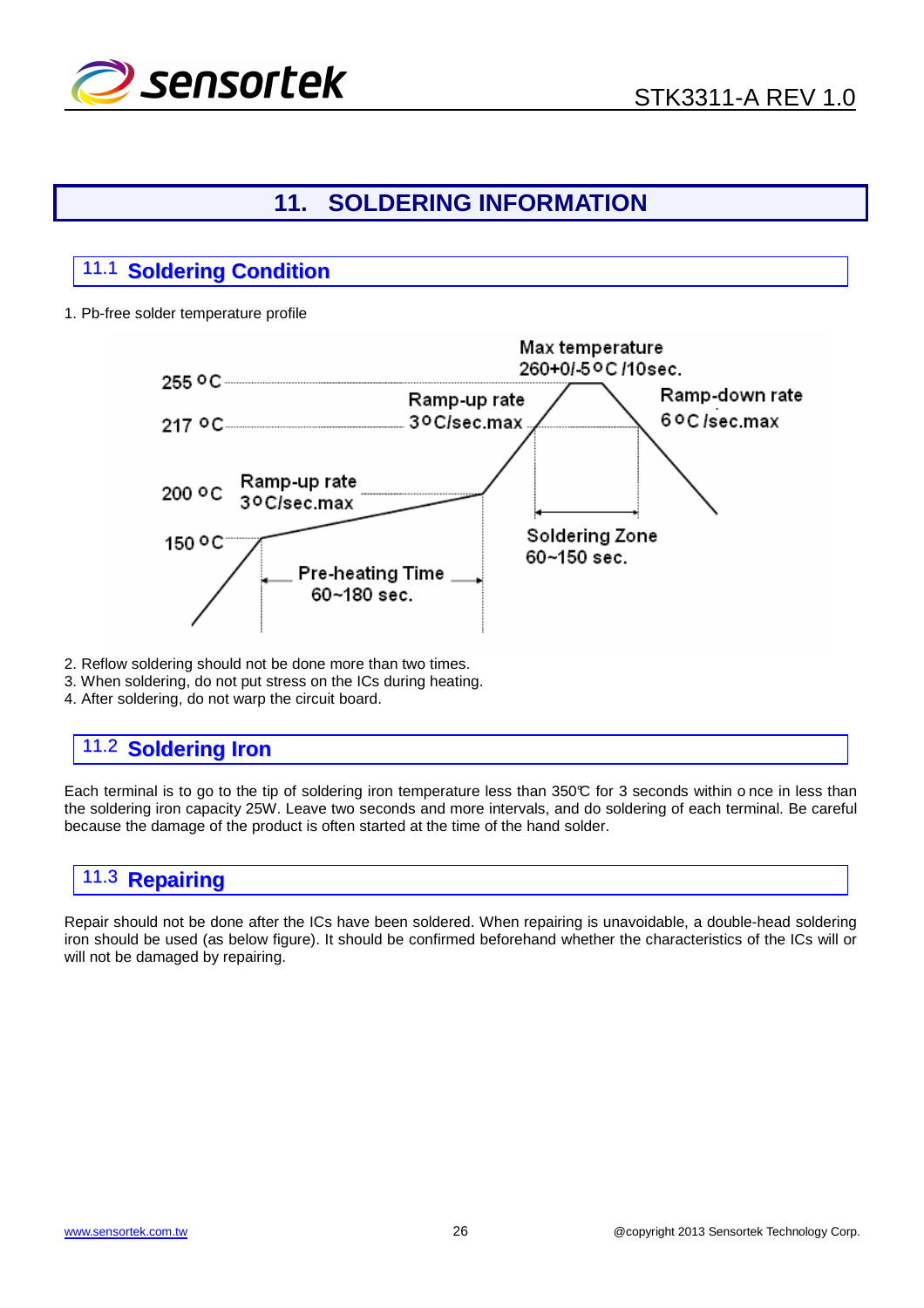



# **12. STORAGE INFORMATION**

# 12.1 **Storage Condition**

- 1. Devices are packed in moisture barrier bags (MBB) to prevent the products from moisture absorption during transportation and storage. Each bag contains a desiccant.
- 2. The delivery product should be stored with the conditions shown below:

| Storage Temperature        | 10 to $30^{\circ}$ C |
|----------------------------|----------------------|
| <b>Relatively Humidity</b> | below 60%RH          |

# 12.2 **Treatment After Unsealed**

1. Floor life (time between soldering and removing from MBB) must not exceed the time shown below:

| Floor Life                 | 72 Hours             |
|----------------------------|----------------------|
| Storage Temperature        | 10 to $30^{\circ}$ C |
| <b>Relatively Humidity</b> | below 60%RH          |

2. When the floor life limits have been exceeded or the devices are not stored in dry conditions, they must be rebaked before reflow to prevent damage to the devices. The recommended conditions are shown below

| Femperature    | 60℃      |
|----------------|----------|
| Re-Baking Time | 12 Hours |